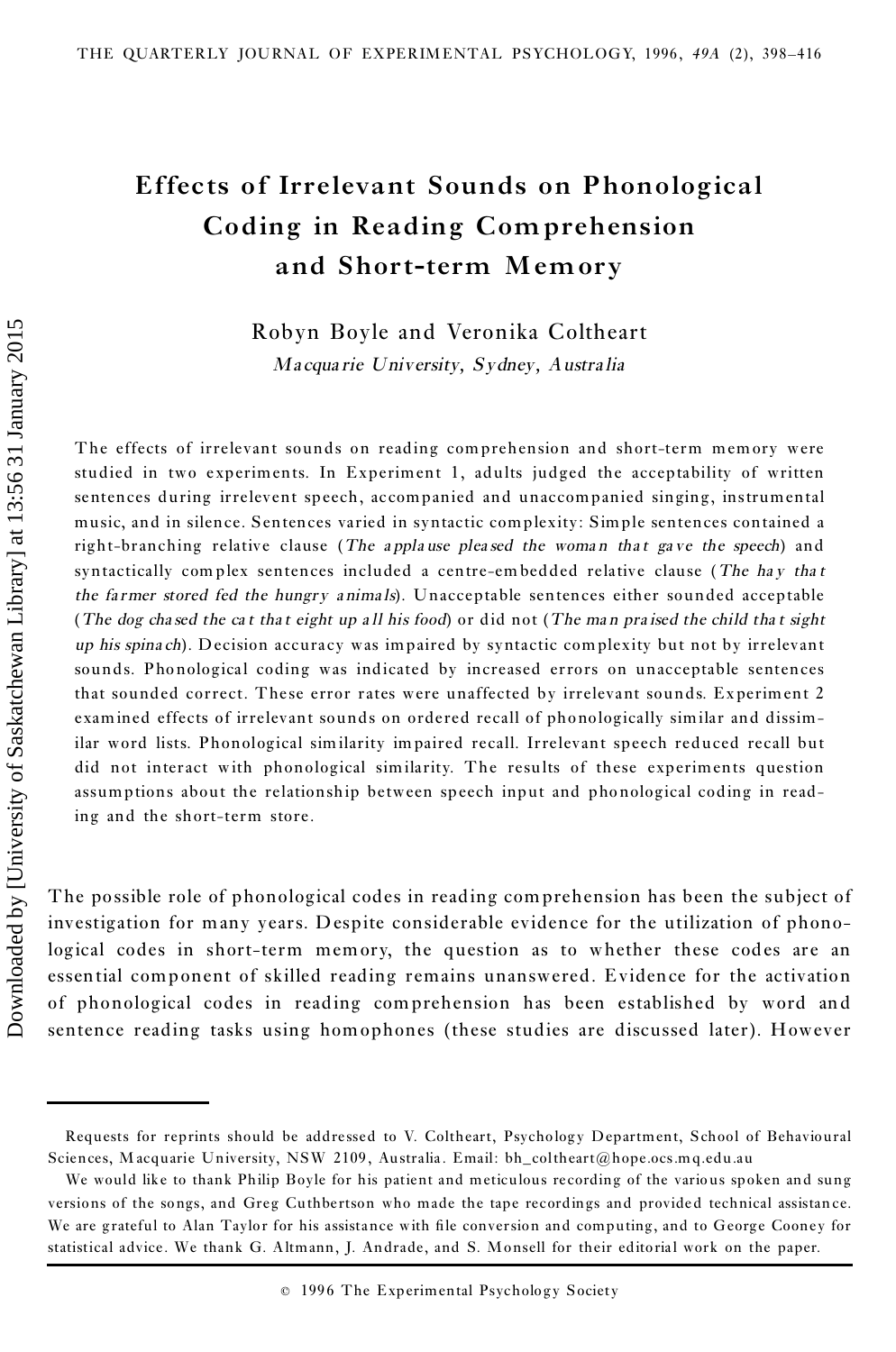the function these codes serve in reading comprehension is by no means clear: They may simply be a by-product of automatic processing, or they may reflect the involvement of short-term memory. Various suggestions as to possible roles short-term memory may play in written sentence comprehension have been proposed. These include the function of maintaining a verbatim record for subsequent backtracking (e.g. Baddeley & Lewis, 1981; Besner & Davelaar, 1982), or of keeping surface information available while the sentence is parsed (Hanson, Goodall, & Perfetti, 1991). An alternative view is that a phonological record may be available for assistance during between-sentence integration of concepts and information in text (Coltheart, Avons, & Trollope, 1990; Slowiaczek & Clifton, 1980). The view that parsing and syntactic analyses may be assisted by the maintenance of a phonological record of the words of a sentence was put forward both by psycholinguists and by neuropsychologists who studied patients with short-term memory and sentence com prehension deficits (Caramazza, Berndt, & Basili, 1983; Clark & Clark, 1977; Vallar & Baddeley, 1984). More recently, however, the notion that syntactic analyses in sentence comprehension make demands on short-term working memory has been disputed (M artin, 1993; Waters, Caplan, & Hildebrandt, 1987; Vallar & Shallice, 1990). Much recent research on sentence comprehension indicates that syntactic and semantic information is processed on-line as each word is encountered (see Rayner, Sereno, Morris, Schmauder, & Clifton, 1989, and M arslen-Wilson, Tyler, Warren, Grenier, & Lee, 1992, for a discussion). It has been suggested that the involvement of short-term working memory is restricted to the comprehension of long and complex sentences (Baddeley, 1986) and that a phonological code and the articulatory (phonological) loop system of short-term working memory is used at a late stage of sentence processing when the output of syntactic and semantic analyses is compared to pragmatic and real world knowledge (Waters et al., 1987). If short-term memory is an integral compo nent of reading comprehension, it might be expected that tasks known to interfere with short-term memory will exert similar interference effects on the comprehension process. The contribution of short-term memory has been studied using a memory load, concurrent articulation, and irrelevant (heard) speech. Both a memory load and concurrent articulation have been found to impair the comprehension of longer sentences (Baddeley, 1986; Baddeley, Eldridge, & Lewis, 1981; Waters et al., 1987). The effects of irrelevant speech on sentence comprehension, however, have not been conclusively established. Irrelevant speech is known to impair serial short-term list recall (Colle & Welsh, 1976; Salamé & Baddeley, 1987, 1989), regardless of the meaningfulness of the speech or the intensity at which it is presented (Baddeley & Salamé, 1986; Colle, 1980; Jones, Miles, & Page, 1990). Furthermore, not all irrelevant auditory material interferes with serial short-term recall: white noise, pink noise, auditory tones, and humming do not interfere to the same extent as does verbal material, if at all (Jones, 1993; Morris, Jones, & Quayle, 1989; Salamé & Baddeley, 1982). It has therefore been argued that auditory verbal material (e.g. speech, singing) gains obligatory access to a phonological short-term store and interferes with the storage of list items input by the rehearsal process (Baddeley, 1986, 1992; Baddeley, Lewis, & Vallar, 1984). According to the working memory model of Baddeley and Hitch (1974; Baddeley, 1986), visually presented verbal material is recoded into a phonological form and stored in a phonological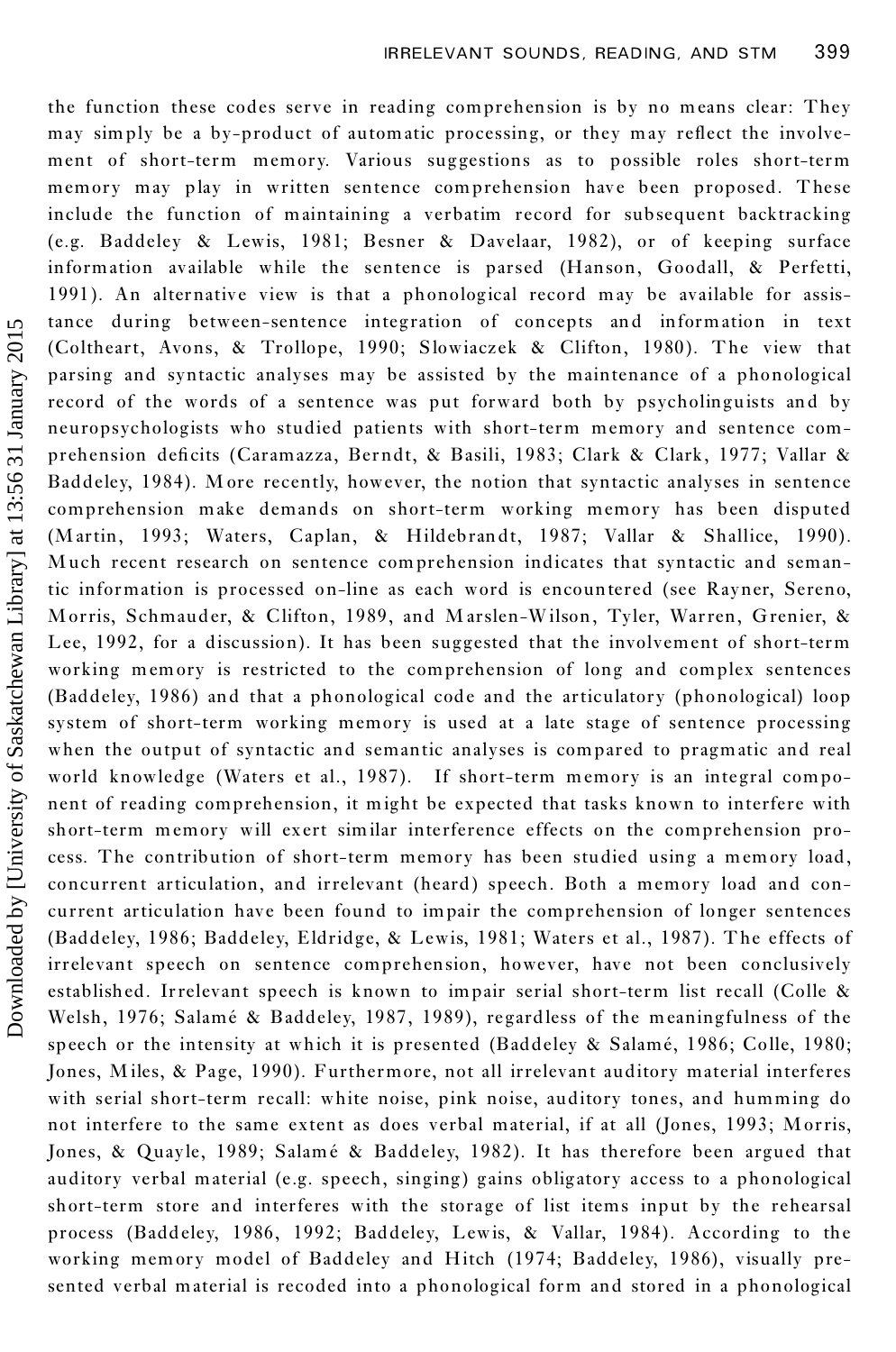short-term store within working memory. Items within the store are refreshed by subvocal rehearsal utilizing the articulatory (phonological) loop. Interference by irrelevant auditory material observed in short-term memory tasks occurs because the auditory material automatically enters the phonological short-term store and corrupts or replaces items currently held there (Baddeley, 1990; Salamé & Baddeley, 1986). If this phonological component of short-term working memory is involved in reading comprehension, then irrelevant speech might be expected to interfere with the comprehension process.

Few studies have directly examined the effects of irrelevant sounds on reading comprehension, although interest in the interference of auditory material with reading extends back to 1945, when Henderson, Crews, and Barlow assessed the effects of popular and classical music on reading, with the aim of determining whether studying with the radio on distracted students from their work. They found that popular music reduced paragraph comprehension, but classical music did not. However, they did not consider the fact that in addition to differing in musical genre, the popular music was vocal, whereas the classical music was entirely instrumental. More recently, Martin, Wogalter, and Forlano (1988) assessed memory for factual material from text passages read in the presence of irrelevant speech and various other ongoing sounds. Although any verbal material, whether spoken or sung, produced adverse effects on recall, greater effects occurred for speech in the listener's own language than for speech in a foreign or unfamiliar language. M artin et al. concluded that the irrelevant speech interfered with *sema ntic* coding rather than *phonologica l* coding. However, their memory tests were presented after a filled delay so as to minimize the contribution of short-term working memory. Consequently, the task reflects the functioning of (long-term) episodic memory, rather than short-term working memory.

Jones et al. (1990) examined the effects of various irrelevant sound conditions on a proofreading task. They found that speech disrupted accuracy in detecting certain sorts of typographical errors and not others. Specifically, speech impaired the detection of superficial features of the text: letter omissions and misspellings. Detection of contextual errors requiring comprehension (e.g. inappropriate words and grammatical errors) was unaffected by irrelevant speech. A limit on the conclusions that can be drawn is that no tests of comprehension followed the proofreading task, and it is possible that subjects were simply skimming the text.

Because of the reading paradigms used, neither of these previous studies indicates whether phonological coding serves a function during reading comprehension or whether irrelevant speech affects the formation and/or use of this code. Evidence for the operation of phonological codes during reading comprehension has existed since Baron's (1973) research on phrase evaluation. Subsequent research using longer sentences containing inappropriate homophones has shown that skilled readers derive phonological codes during reading, and that these codes cause errors in sentence evaluation (Coltheart, Laxon, Rickard, & Elton, 1988; Treiman, Freyd, & Baron, 1983). In these experiments, sentences containing a homophone, such as *The none wa s in church toda y*, are erroneously judged as acceptable more often than sentences containing an orthographic control word, such as *The nine wa s in church toda y*. This phonological effect on error rate is removed by concurrent articulation (Coltheart et al., 1990). Thus, phonological codes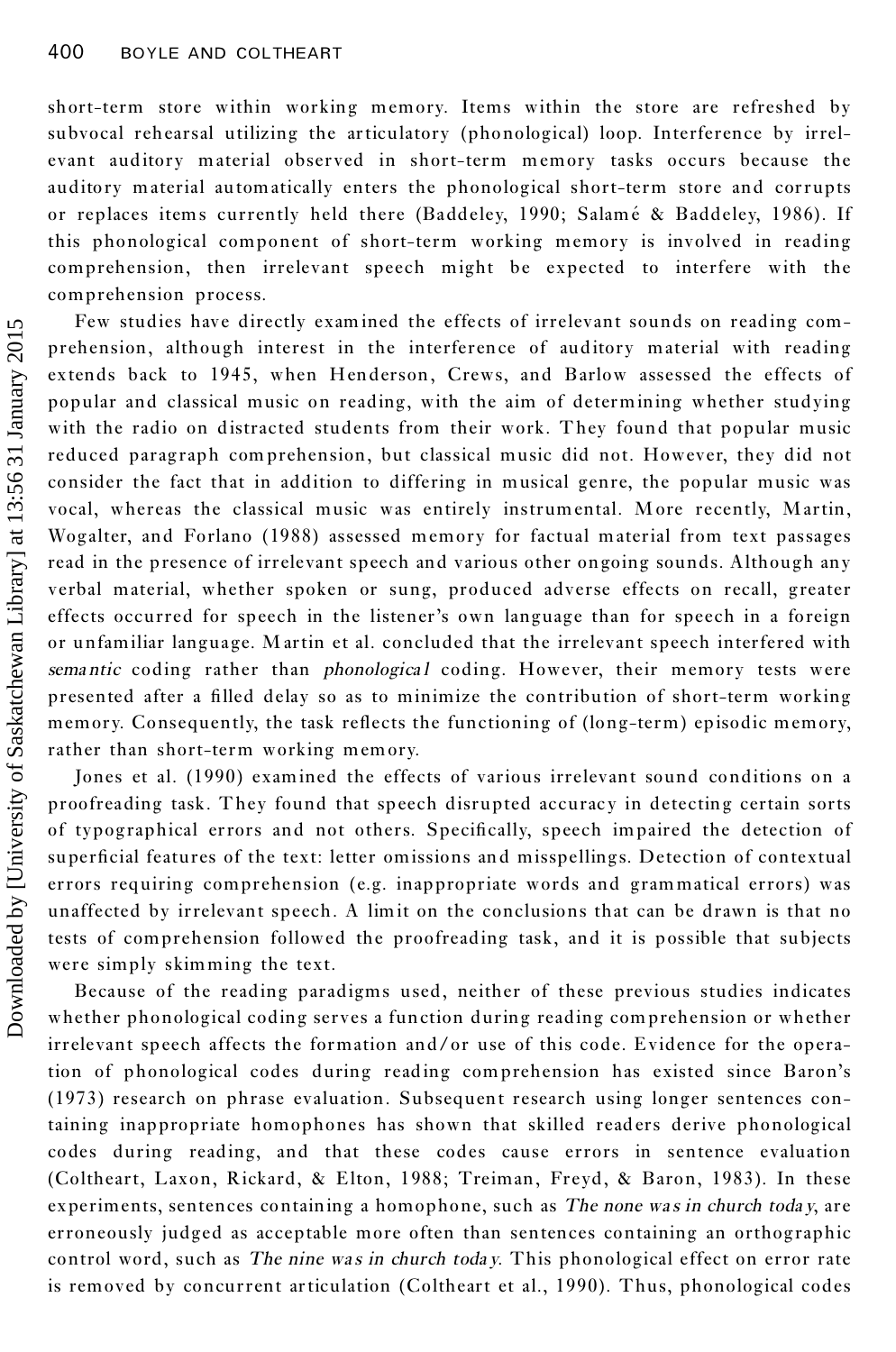are activated during the reading of quite simple sentences. If such codes are required during the analysis of more complex forms of syntactic structure, the phonological effects should be even greater when difficult sentence structures are presented.

# EXPERIMENT 1

Experiment 1 investigated phonological coding during the reading of a more complex form of sentence structure that adults find relatively difficult to comprehend. The complex sentence structure contained a centre-embedded relative clause (e.g. *The mea t tha t the butcher cut delighted the customer*) and it was contrasted with a simpler structure containing a right-branching relative clause (e.g. *The man hit the la ndlord tha t requested the money*). Increased error rates and RTs have been found for centre-embedded sentences presented to adults, children, and aphasic patients (Caplan, Baker, & Dehaut, 1985; Cook, 1975 ; Waters et al., 1987). Acceptable and unacceptable sentences of these two types were presented in a sentence evaluation task in which skilled readers made speeded judgements as to whether each sentence was acceptable English, with no grammatical, spelling, or other errors. The simple and complex unacceptable sentences were of two types: phonologically plausible (containing a homophone) or phonologically implausible (containing an orthogr aphic control word). Noun animacy was controlled and balanced across both acceptable and unacceptable sentence types, as animate nouns are typically more readily assumed to be agents than are inanimate nouns (Comrie, 1981).

The effects of irrelevant sounds on reading comprehension were also studied. In most previous research on the effects of irrelevant sounds, the differences between different classes of sound have not been systematically controlled. W hen instrumental and vocal music have been contrasted, these have differed in musical style, number and type of instruments used, and in many other features. Contrasts between speech and singing have been based on spoken prose and accompanied songs differing greatly in content. There are many possible differences between accompanied forms of song: for example, whether one or more instruments accompany the singer can greatly affect the intelligibility of the words sung because of the masking generated by different types and differing numbers of accompanying instruments. Consequently, the irrelevant sounds in Experiment 1 were constructed to vary more systematically. Five types of sound conditions were constructed: speech, unaccompanied singing, accompanied singing, instrumental music, and silence. The same material was used in the spoken and various musical versions and consisted of Gilbert and Sullivan "patter" songs, chosen for their uniformity of musical characteristics. Patter songs attempt to mimic the continuous flowing rhythm of normal speech, do not use the exaggerated vowel sounds found in other songs containing long sustained notes, and do not have large leaps in pitch. Thus, they resemble speech more than do most other songs. These songs were also sufficiently long to enable presentation of sound segments that were not repeatedly played over and over, thus lessening the likelihood of habituation (Morris & Jones, 1990a). Use of this material also made it possible to construct vocal and instrumental versions of four different patter songs spoken or sung by the same performer, with accompaniments played by the same musician. This both enabled presentation of a given song in only one version to each subject and increased the generality of the findings, which were thereby not confined to a single song.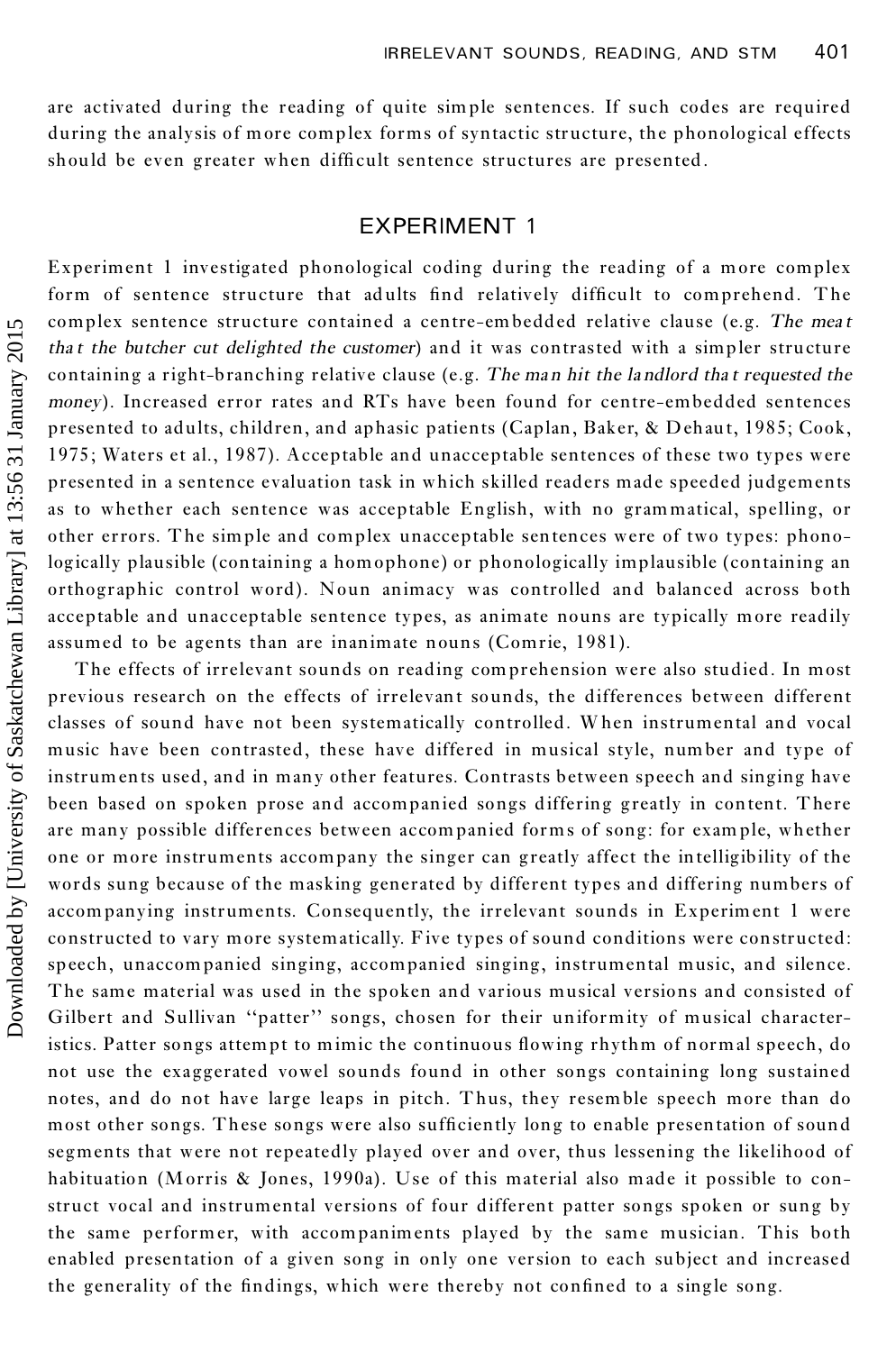The sentences were presented along with each of the four sound conditions described above and also in silence. The experiment used a repeated-measures design with the order of sound conditions and sentence set counterbalanced across subjects. It was predicted that if irrelevant speech sounds (phonemes) have obligatory access to a phonological store used in sentence comprehension, then the vocal sound conditions would disrupt sentence evaluation more than would the instrumental and silent conditions. If reliance on a phonological code depends on syntactic complexity, then the adverse effects of vocal sounds might be increased for complex sentences when compared to simple sentences. Finally, if reliance on phonological coding is more likely for syntactically complex sentences, then errors to complex unacceptable homophone sentences can be predicted to exceed those to their simple counterparts. A reduction of these phonological effects by vocal sound conditions might be expected if irrelevant speech is assumed to inhibit phonological coding.

### **Method**

### **Subjects**

Forty first-year behavioural sciences students from Macquarie University participated in the study for course credit. Subjects ranged in age from 18 to 54; all reported normal hearing and normal or corrected-to-normal vision and were native English speakers.

### Stimulus Materials and Conditions

*Sound Ba ckgrounds.* The backg round sound conditions consisted of a silent control condition and four sound conditions: (1) instrumental music, (2) singing with instrumental accom paniment, (3) unaccompanied singing, and (4) speech. Four Gilbert and Sullivan "patter" songs were chosen for the sound conditions because of their uniformity in terms of musical style, pitch range, melodic contours, and rhythmic patterns. Each of these songs was recorded in e ach of the above conditions, creating four versions of each song: an instrumental version, a sung version with instrumental accompaniment, a sung version without accompaniment, and a spoken version. Each song was edited onto a tape three times to produce a continuous recording lasting approximately 9 min. This was done in order to ensure that sounds did not cease before the end of sentence presentation for any unusually slow subjects.

A trained baritone and musical com edy performer sang and spoke the songs for the recordings. The spoken versions of the songs were uttered in a continuous manner at the same speed as the musical versions. The rate of utterance was paced by a metronome running at 132 beats per minute, with two to three syllables per beat—approximating a normal rate for conversational speech (and slower than the 184-200 beats per minute at which these songs would normally be performed). This ensured uniform ity of speeds across the four songs and across the four versions of each song. The spoken version of each song had the same rhythm and pause s as the sung versions. The instrumental version was produced by a synthesized clarinet playing the m elody of the songs at the same pitch as that of the vocal conditions, with piano accom paniment. The same piano accompaniment was used for the accompanied singing condition.

Sound backgrounds were played on a Marantz SuperScope tape recorder (model  $C-207-LP$ ) and presented through Sansui (Type SS2) stereo headphones at an average level of 75dB(A). This is quite loud, distracting, and difficult to ignore. The ambient level for the silent condition was  $37dB(A)$ .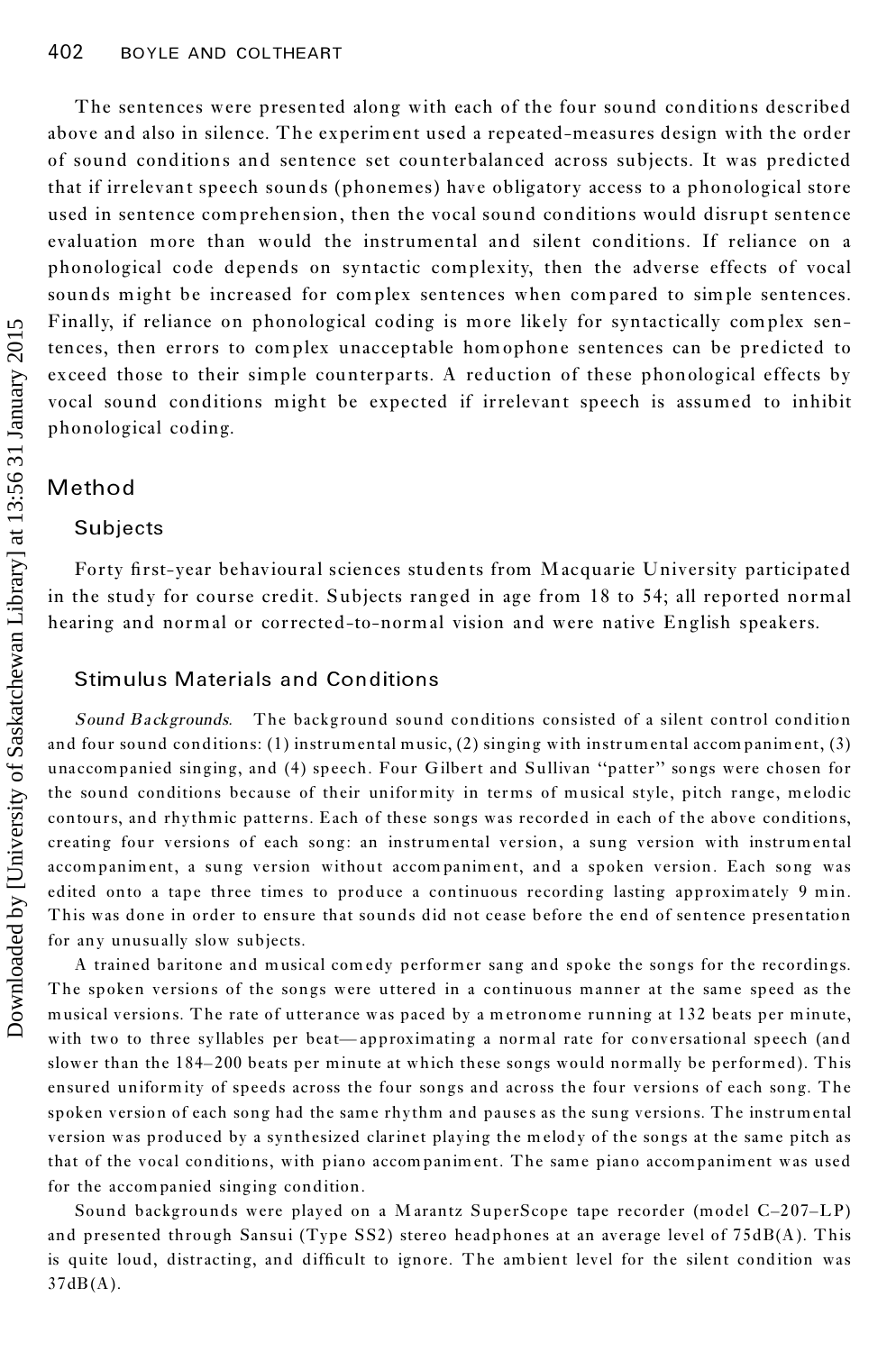*Sentence Rea ding Ta sk.* The stimuli consisted of 160 acceptable and 160 unacceptable sentences differing in syntactic complexity.<sup>1</sup> Half the sentences of each type contained an animate subject (e.g. *ma n*, *girl*, *dog*), and half contained an inanimate subject (e.g. *ta ble*, *book*, *house*). All sentences contained one of two types of relative clause. The syntactically simple sentences had a rightbranching relativ e clause modifying the object noun phrase of the main clause (e.g. *The a ppla use plea sed the woma n tha t ga v e the speech*). T he syntactically complex sentences contained a centreembedded relative clause in which the relative clause modifies the subject noun phrase and precedes the main clause verb (e.g. *The ha y tha t the fa rmer stored fed the hungry anima ls*) (Waters et al., 1987).

A set of 160 unacceptable sentences was formed by replacing a word with an inappropriate homophone or with an orthographically similar control word. Unacceptable homophone sentences were phonologically plausible, whereas unacceptable control sentences were phonologically implausible. All unacceptable sentences were syntactically and/or sem antically anomalous <sup>2</sup> and had been judged so by pilot subjects. Half of the sentences were syntactically simple and half were complex as described above. Some examples of the four sentence types follow:

- 1. *The mother ta ut the child tha t pla yed the cla rinet* (simple with homophone);
- 2. *The tea cher tight the cla ss tha t pa inted the poster* (simple with orthogr ap hic control word);
- 3. *The truck tha t the boys wa tched toa d awa y the cra ne* (complex with homophone);
- 4. *The van tha t the police drove toned awa y the pa rked ca r* (complex with orthog raphic control word).

Two versions of the unacceptable sentences were constructed such that in Set 1, Sentences 1 and 3 contained the homophone substitutions, and in Set 2, Sentences 2 and 4 had the homophone substitutions, and Sentences 1 and 3 had the orthographic control words.

The 80 homophones and their orthographic controls were matched on mean log word frequency: 1.16 for homophones and 1.06 for controls in sim ple sentences; 1.01 for homophones and 1.12 for controls in complex sentences (Johansson & Hofland, 1989) and on mean graphic similarity:  $605, 605$ , 647, and 646, respectively (Weber, 1970). The words are listed in the Appendix. The anomalous homophone or control word occurred equally often at the beginning, middle, or end of a sentence. Sentences ranged in length from  $50-60$  characters (9 to 11 words), with a mean length of  $55$ characters.

### Procedure

Each subject was tested individually in a quiet room. Sentences were presented one at a time on a Macintosh computer using the Psychlab programme (Gum & Bub, 1985). Subjects were instructed to read each sentence silently and to decide whether it made sense and was an acceptable English sentence. Subjects were instructed to respond as quickly and accurately as possible by pressing the "/" or "Z" keys, labelled "Yes" and "No", respectively. Responses erased the sentence from the

<sup>&</sup>lt;sup>1</sup> We thank Gloria Waters who kindly provided us with the sentences used by Waters et al. (1987). Approximately a third of the acceptable sentences were taken from their set, and the remainder were devised by one of us, as were the unacceptable sentences, which required inappropriate homophones and orthographic control words.

 $2$  Approximately half the unacceptable sentences containing homophones and those containing orthographic control words were both syntactically and semantically anomalous; the remainder preserved syntactic acceptability and were merely semantically inappropriate.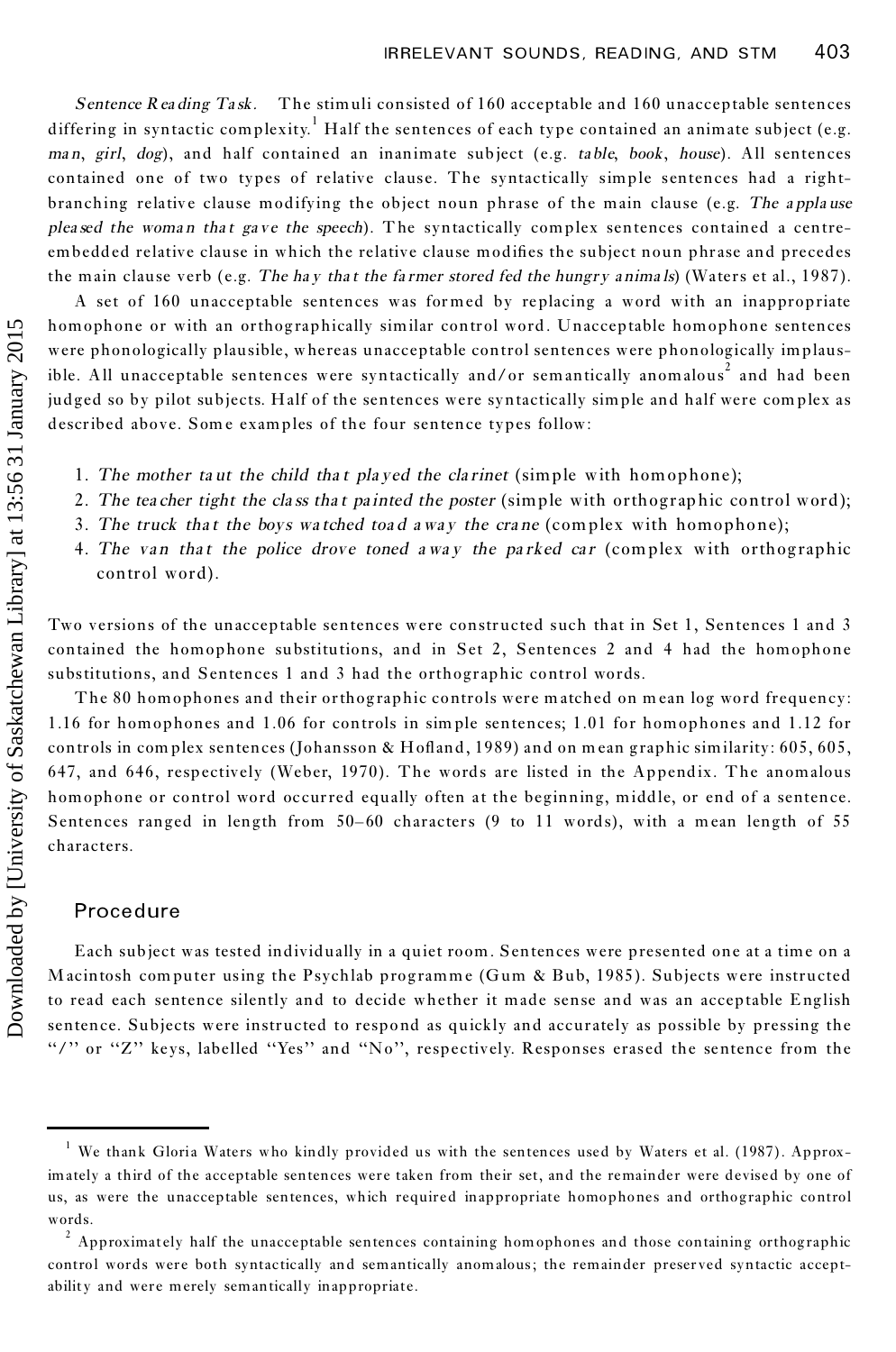screen and initiated the next sentence after a constant interval of 1500 msec. Prior to the experiment, subjects were given 16 practice trials in silence, consisting of sentences identical in syntactic structure to the experim ental trials.

Backg round sounds were presented over a set of headphones that subjects wore throughout the experiment. They were instructed to try to ignore the background sounds and to concentrate on reading the sentences, and they were assured that no test of memory for the auditory material would follow. Each sound condition was played for 10 sec prior to the first trial of each sentence block, to prevent any orienting responses to the sound backgrounds from interfering with responses on early trials. The order of sound conditions and sentence blocks within sound conditions was counter balanced using a Latin Square, such that each subject responded to all 320 sentences and experienced each sound condition, but no subject saw the same sentence more than once. The order of the 64 sentences within each block was randomized.

At the end of each block of 64 trials, subjects were given a 2-min break while the next block of trials and backg round sound c assette were set up. A longer break was given after the third block. Following completion of the fifth block of trials, subjects completed a brief spelling test to ascertain their knowledge of the hom ophones used in the sentence trials. This was a pencil-and-paper task in which subjects were required to fill in a missing word from a sentence by choosing between two homophones [e.g. *The truck*  $\frac{du}{dx}$  *away the crane. (towed/toad)*] and the position of the correct hom ophone was randomized. The entire experiment lasted approximately 45 min.

# Results

# Spelling Knowledge Task

The spelling knowledge task was designed to establish whether subjects were acquainted with the correct spellings of homophones used in the unacceptable sentences. The overall error rate on this task was 1.7%, and 22 of the 40 subjects made no errors on the task. This error rate was very much lower than the error rates reported in the sentence evaluation task below. The only homophone pair to attract more than three errors was *®r*/*fur*, which generated nine errors. Thus the homophone error rate in the experimental task cannot be attributed to poor spelling knowledge on the part of the subjects. balanced using a L<br>
each sound condit<br>
sentences within e<br>
At the end of c<br>
rails and backgro<br>
Following complet<br>
their knowledge o<br>
in which subjects<br>
two homophones<br>
correct homophones<br>
correct homophones<br>
correct homop

# Acceptable Sentences

*Error Da ta .* M ean percentages of errors for simple and complex acceptable sentences across the five sound conditions are presented in Figure 1. The errors on acceptable sentences were subjected to a  $5 \times 2$  fully repeated-measures analysis of variance  $(ANOVA)$ , with five levels of sound condition (speech, singing, singing + instrumental, instrumental, and quiet) and two levels of syntactic complexity (simple and complex). Analyses were performed both by subjects (reported as  $F_1$ ) and by items (reported as  $F_2$ ).<sup>3</sup>

 $3$  Because of a word-processing error, performance on a few sentences in some of the stimulus files (3 sentences in all) had to be excluded, and the analyses reported are based on the scores obtained after exclusion of these sentences.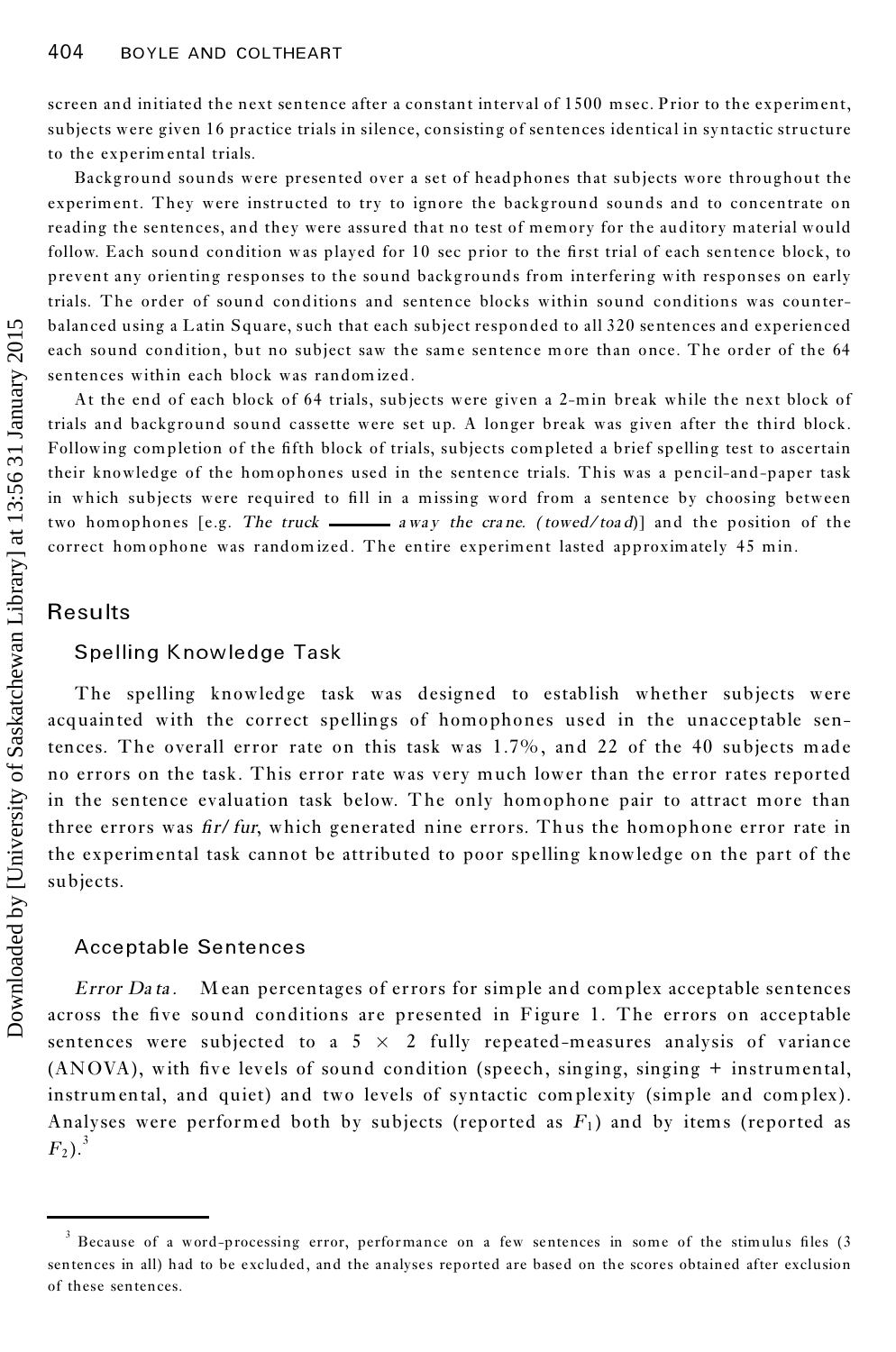

FIG. 1. Mean percentage of errors to simple and complex acceptable sentences across the five background sound conditions in Experiment 1.

The effect of sound condition on decision accuracy was not significant. Error rates were significantly greater for complex than for simple sentences,  $F_1(1, 39) = 21.51$ ,  $p \le$ 0.001;  $F_2(1, 150) = 7.09$ ,  $p < 0.01$ . Syntactic complexity interacted significantly with sound condition in the by-subjects analysis,  $F_1(4, 156) = 2.70$ ,  $p < 0.04$ , but the interaction was unreliable in the by-items analysis,  $F_2(4, 600) = 2.33$ ,  $p < 0.06$ . This interaction arose because the difference in accuracy between simple and complex sentences was greater under some sound conditions than others. Figure 1 shows that the interaction was largely due to the substantial difference in accuracy between simple and complex sentences in the instrumental condition as compared to much smaller differences in the other conditions. In the speech and singing conditions the difference between simple and complex sentences was negligible. However, this interaction was only marginally reliable in the by-items analysis and there was no coherent pattern to it.

*Reaction Time Data.* Mean RTs to each sentence type across the five sound conditions appear in Table 1. Subjects' decision times to acceptable sentences were not significantly affected by type of background sound. Mean RTs were significantly faster to simple than to complex sentences,  $F_1(1, 39) = 71.44$ ,  $p < 0.001$ ,  $F_2(1, 150) = 18.71$ ,  $p \leq 0.001$ . The Sound Condition  $\times$  Complexity interaction was not significant.

Thus, none of the sound backgrounds significantly affected accuracy or speed of judgements to acceptable sentences. In contrast, syntactic complexity exerted a large effect on both accuracy and speed of judgements, with simple sentences being judged faster and more accurately than complex sentences.

#### Unacceptable Sentences

*Error Da ta .*Similar analyses were performed for errors and RTs on unacceptable sentences, except that homophony was added as a factor: Sentences with homophones were phonologically plausible, whereas those with control words were not. The mean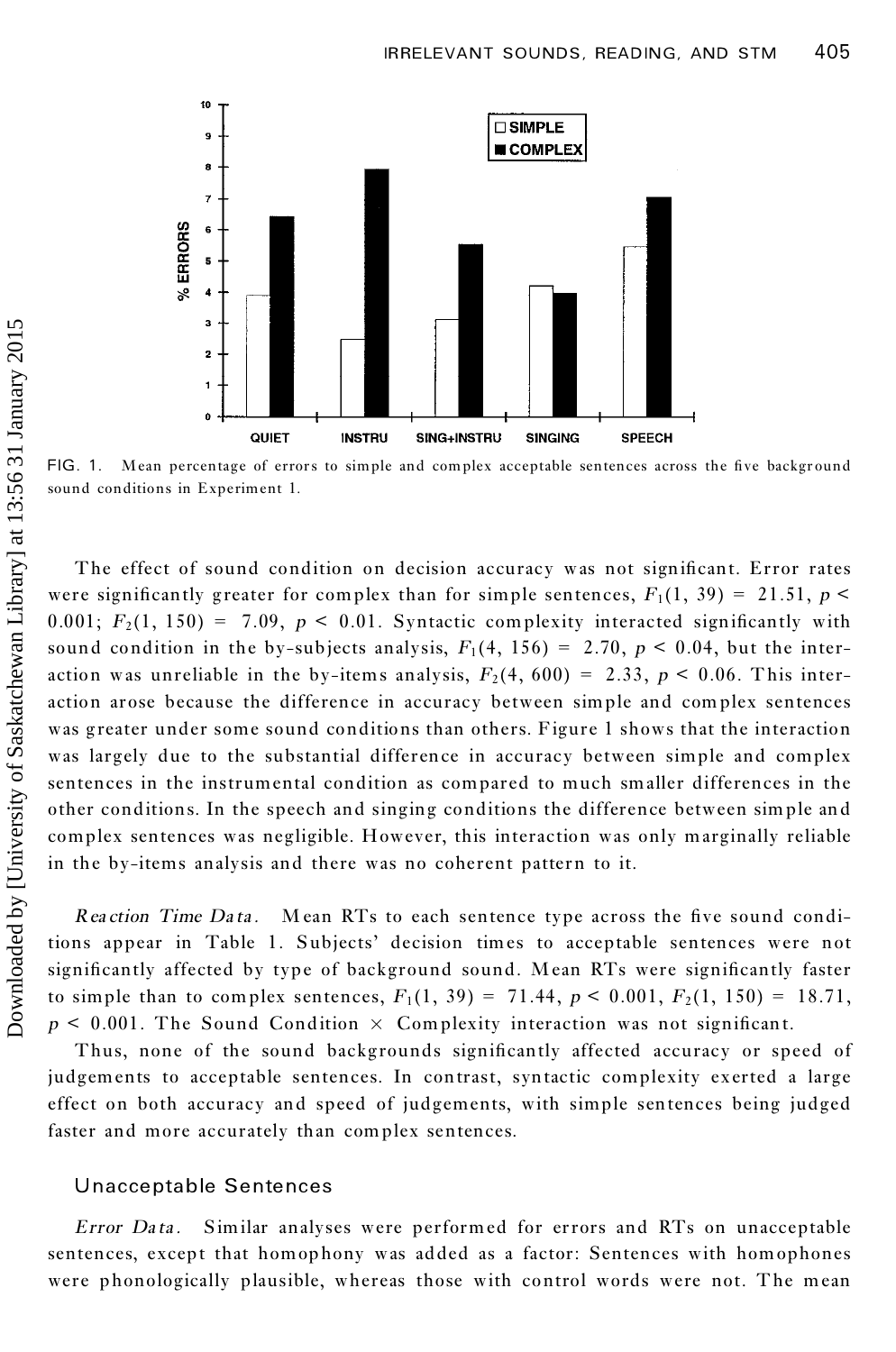|                          | Sentence Type |         |                |
|--------------------------|---------------|---------|----------------|
| Condition                | Simple        | Complex | $Overall$ mean |
| quiet                    | 2809          | 2964    | 2886           |
| instrumental             | 2788          | 3019    | 2903           |
| $singing + instrumental$ | 2749          | 3032    | 2890           |
| unaccompanied singing    | 2885          | 3070    | 2978           |
| speech                   | 2813          | 3094    | 2953           |
| overall mean             | 2809          | 3036    |                |

TABLE 1 Mean Acceptance RTs for Evaluation of Simple and Complex Acceptable Sentences Across the Five Background Sound Conditions in Experiment 1

*Note:* Reaction times are given in milliseconds.

percentage of errors for each sentence type across the five sound conditions is presented in Figure 2. The sound conditions had no significant effects on error rates. Significantly more errors were made to simple than to complex sentences  $(14.16\%$  and  $11.31\%$  respectively),  $F_1(1, 39) = 19.73$ ,  $p \le 0.001$ , but this difference was not significant by items. The main effect of homophony was also highly significant,  $F_1(1, 39) = 49.16$ ,  $p < 0.001$ ,  $F_2(1, 76) =$ 21.15,  $p < 0.001$ , with the percentage of errors to homophone sentences more than double that to control sentences (17.19% and 8.28% , respectively).

Among the interactions, only the Complexity  $\times$  Homophony interaction was significant,  $F_1(1, 39) = 11.19$ ,  $p < 0.005$ , but again it was not significant by items. This interaction reflected the fact that a significantly larger homophone effect (increased error



FIG. 2. M ean percentage of errors to simple and complex unacceptable sentences (containing homophones or orthographic control words) across the five background sound conditons in Experiment 1.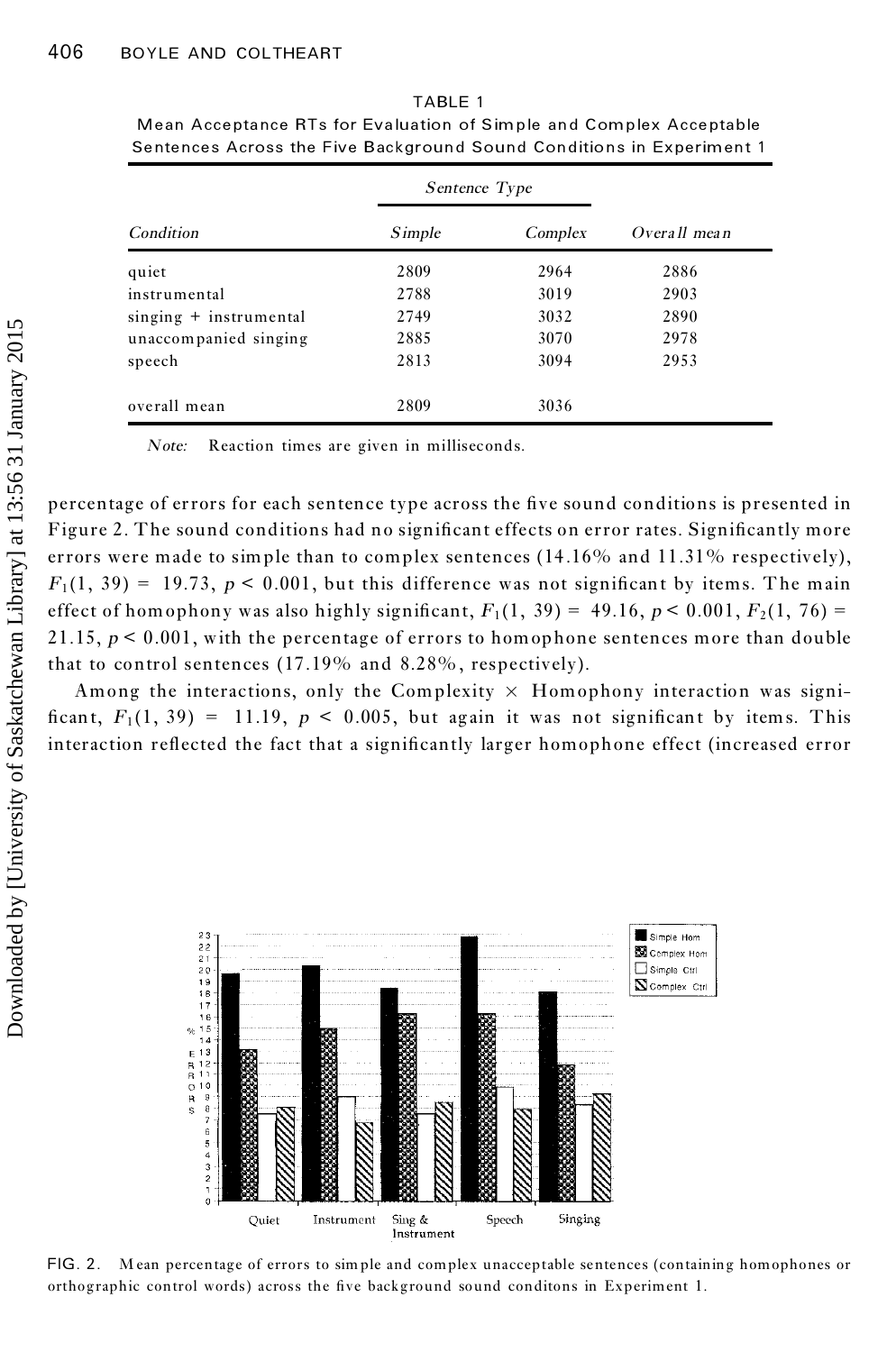rates to homophone sentences) occurred for simple than for complex sentences,  $t(39)$  = 5.42,  $p < 0.01$ .

*Rea ction Time Da ta .*Mean correct rejection RTs for each of the sentence types and sound conditions are shown in Table 2. The results of ANOVAs indicated that there was no significant effect of sound condition on performance, nor were the interactions of sound condition with complexity or homophony significant. There was a significant main effect of complexity in the by-subjects analysis only: Simple sentences were rejected faster than were complex sentences,  $F_1(1, 39) = 7.47$ ,  $p < 0.01$ ,  $F_2(1, 76) < 1$ . Sentences with inappropriate homophones were rejected faster than were sentences with control words,  $F_1(1, 39) = 72.47, p < 0.001, F_2(1, 76) = 47.04, p < 0.001$ . No other effects were significant.

# **Discussion**

The most striking and unexpected finding of Experiment 1 was the failure of irrelevant speech and other vocal sounds significantly to impair reading comprehension. Neither accuracy nor decision time in sentence evaluation was adversely affected. This was particularly surprising given the subjects' (and experimenters') reports that the vocal conditions were very distracting and difficult to ignore.

Syntactic complexity of acceptable sentences did affect both accuracy and RTs, as it has done in previous research (Cook, 1975; Waters et al., 1987): Centre-embedded relative clause sentences were more difficult to comprehend than were right-branching relative clause constructions. Although there was a tendency for complex unacceptable sentences to be rejected more accurately than simple unacceptable sentences, the difference in accuracy was not significant in the item analysis, suggesting it was the product of a few sentences only.

|                          | Simple    |         | Complex   |         |                      |
|--------------------------|-----------|---------|-----------|---------|----------------------|
| Condition                | Homophone | Control | Homophone | Control | $Ov$ era ll<br>mea n |
| quiet                    | 2553      | 2879    | 2580      | 2939    | 2738                 |
| instrumental             | 2595      | 2823    | 2539      | 3032    | 2747                 |
| $singing + instrumental$ | 2531      | 2787    | 2625      | 2966    | 2727                 |
| unaccompanied singing    | 2573      | 3010    | 2663      | 3055    | 2825                 |
| speech                   | 2663      | 2932    | 2690      | 2987    | 2818                 |
| overall mean             | 2583      | 2886    | 2619      | 2996    |                      |

TABLE 2 Mean Rejection RTs for Evaluation of Simple and Complex Unacceptable Sentences Across the Five Background Sound Conditions in Experiment 1.

*Note:* Reaction times are given in milliseconds. Unacceptable sentences are those containing homo phones or orthographic control words.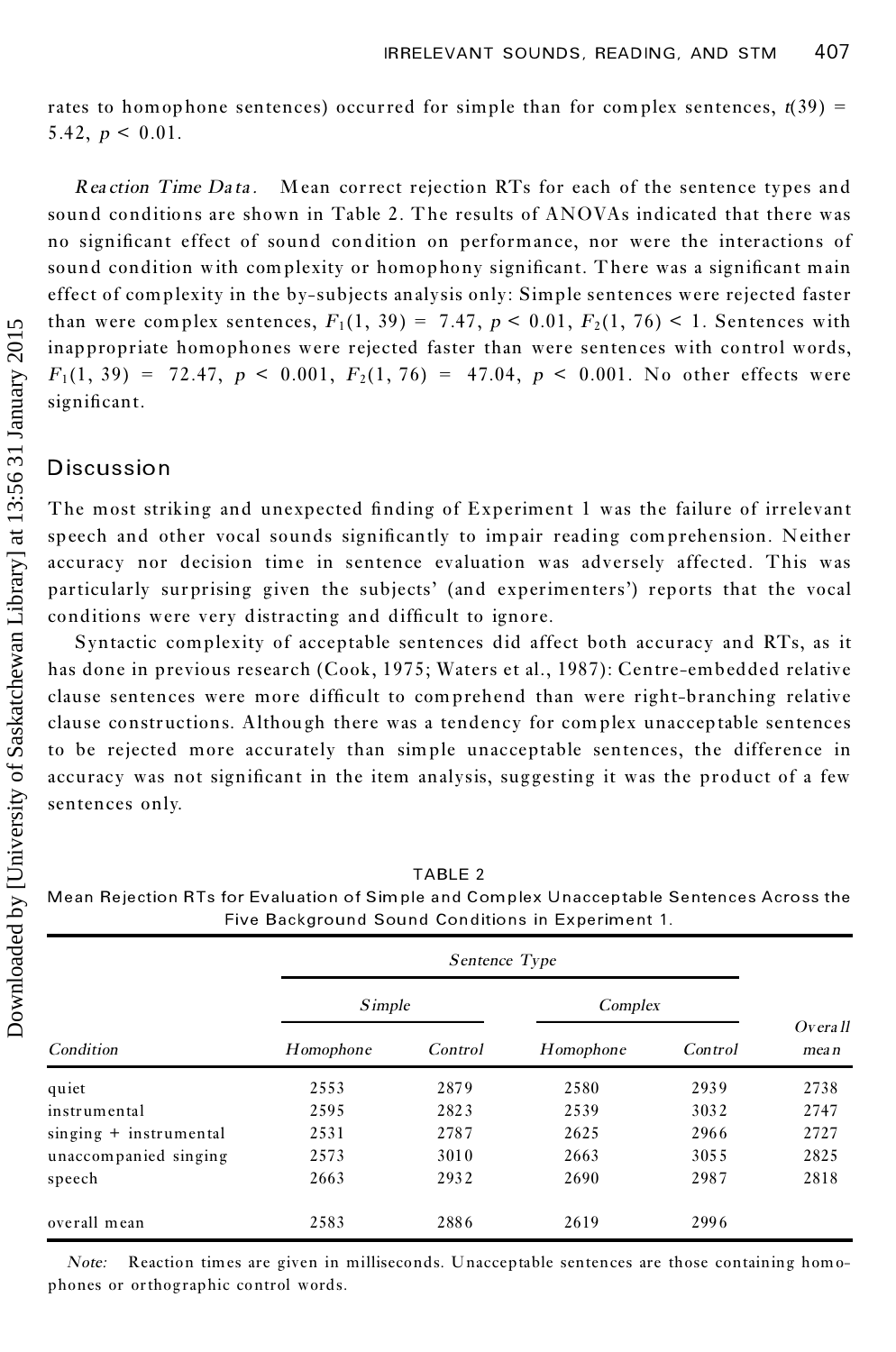Homophony also affected decision accuracy. As in previous research, subjects made significantly more false alarms to sentences that sounded right, and the error rates to these sentences were comparable in level to those found with much shorter, single clause sentences (Coltheart et al., 1988, 1990; Coltheart, Avons, Masterson, & Laxon, 1991).<sup>4</sup> This error rate cannot be attributed to imperfect knowledge of the homophones used, as the error rates on the spelling knowledge test were very low  $(1.7\%)$  as stated above. It therefore appears that a phonological code is generated, causing subjects to accept phonologically plausible homophone sentences erroneously. Earlier it was suggested that a phonological record might be more likely to be consulted when sentences are syntactically complex, resist immediate on-line interpretation, and possibly require back-tracking. If that were the case, it could be predicted that syntactically complex sentences containing inappropriate homophones would be more difficult to reject, because the phonological code does not discriminate between appropriate and inappropriate homophones. This did not occur: Syntactic complexity did not reliably affect rejection accuracy when sentences were unacceptable. Thus, syntactic complexity did not seem to increase reliance on a phonological code.

Correct rejections of unacceptable sentences were faster for those containing homo phones than for those containing orthographic controls. That is, despite significantly more errors to phonologically plausible homophone sentences, the time taken correctly to reject these sentences was significantly less than that for the phonologically implausible control sentences. This finding has been reported in previous experiments (Coltheart et al., 1991), where it was argued that the phonological representation of the *ina ppropria te* homophone also activates that of the *a ppropria te* homophone, thus indicating which word should have been present in the sentence and facilitating the rejection process. This does not occur for the control sentences, because activation of the orthographic control word's phonology does not assist in determining what the appropriate word might have been; therefore subjects may spend time checking alternative interpretations before rejecting the sentence. This argument was also proposed by Daneman and Stainton (1991) to account for their finding that subjects in a proofreading task were more likely to correct inappropriate homophone substitutions than orthographic control substitutions. Evidence suggesting that subjects do attempt to determine what the appropriate word should have been comes from an eye-movement study (Daneman & Reingold, 1993) in which it was found that initial fixation time on inappropriate homophones and orthographic controls was comparable, and was longer than that on appropriate homophones; however, there were significantly more subsequent fixations and regressions to inappropriate orthographic control words than to inappropriate homophones. These results suggest that the phonology of the inappropriate homophone cues the appropriate word, phonological record subsects in the more likely to be cannoted when estings. It is been tractically complex tractic accepts in the tractic syntactic accepts in the tractic syntactic accepts in the case in term of the synt

<sup>4</sup> Error rates on unacceptable sentences with homophones were almost identical for sentences in which the homophone was syntactically as well as semantically anomalous (18% on semantically anomalous sentences and 16% on semantically and syntactically anomalous sentences). This suggests that subjects did not me rely base their decision on a superficial grammaticality judgement of the syntactic acceptability of the sentence. The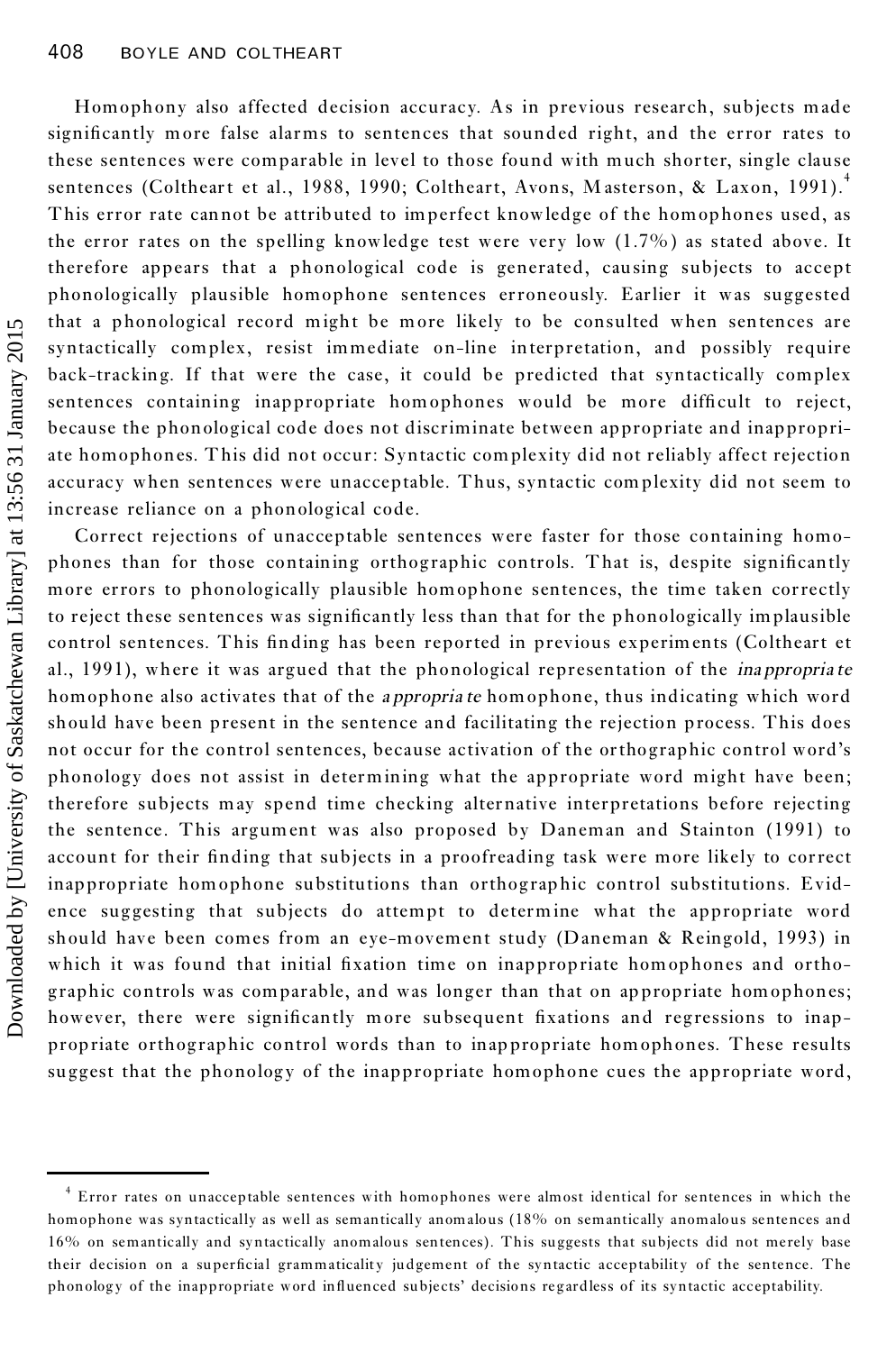facilitating the process of correction in the proofreading task (Daneman & Stainton, 1991) and rejection in the sentence judgement task.

The derivation of a phonological code in this sentence reading task was unaffected by concurrent irrelevant speech or singing. Thus, if irrelevant speech sounds (phonemes) gain obligatory access to a phonological short-term store and corrupt or replace its contents, this store may not contribute to the comprehension of the types of relative clause structures presented in Experiment 1. However, it is possible that the sounds used in Experiment 1 were ineffective in interfering with phonological working memory, even though subjects found them intrusive and hard to ignore. This possibility was examined in Experiment 2 in which the same sounds were presented during a short-term memory task.

# EXPERIMENT 2

As mentioned earlier, previous research has shown that irrelevant speech and vocal music impair short-term serial recall of visually presented lists of numbers or letters (see Baddeley, 1986, 1990 for reviews). Additionally, studies have examined the effects of irrelevant sounds on the phonological similarity effect in ordered list recall (Colle & Welsh, 1976; Salamé & Baddeley, 1986). The phonological similarity effect refers to the finding that recall of phonologically similar lists of visually presented words or letters is inferior to recall of phonologically dissimilar lists (Baddeley, 1966; Conrad & Hull, 1964). Colle and Welsh (1976) manipulated phonological similarity using lists of eight consonants and examined the effects of irrelevant speech on ordered recall. They found a phonological similarity effect in silence and an increased error rate but no similarity effect with irrelevant speech, suggesting that the irrelevant speech had abolished the phonological similarity effect. Salamé and Baddeley (1986) investigated the effects of phonological similarity and irrelevant speech on ordered recall of consonant lists varying in length from 5 to 8 letters. They found that irrelevant speech impaired recall at all list lengths, and that a phonological similarity effect occurred only for list lengths 5 to 7. This phonological similarity effect was not abolished by irrelevant speech. Thus, the evidence for the effects of irrelevant speech on phonological coding is conflicting.

Consequently, Experiment 2 was designed to provide further evidence about the effects of irrelevant sounds on phonological coding in short-term memory. Baddeley's (1966) phonologically similar and dissimilar 5-word lists were used. Recall of these lists has yielded evidence of a strong phonological similarity effect in normal silent conditions (Baddeley, 1966; Coltheart, 1993), and this effect is abolished by concurrent articulation (Coltheart, 1993). The four sound conditions from Experiment 1 were again presented, along with a silent control condition. Thus, Experiment 2 investigated whether the irrelevant speech, singing, and music presented in Experiment 1 were capable of disrupting ordered short-term recall of word lists, and whether irrelevant speech and singing interfered with phonological similarity.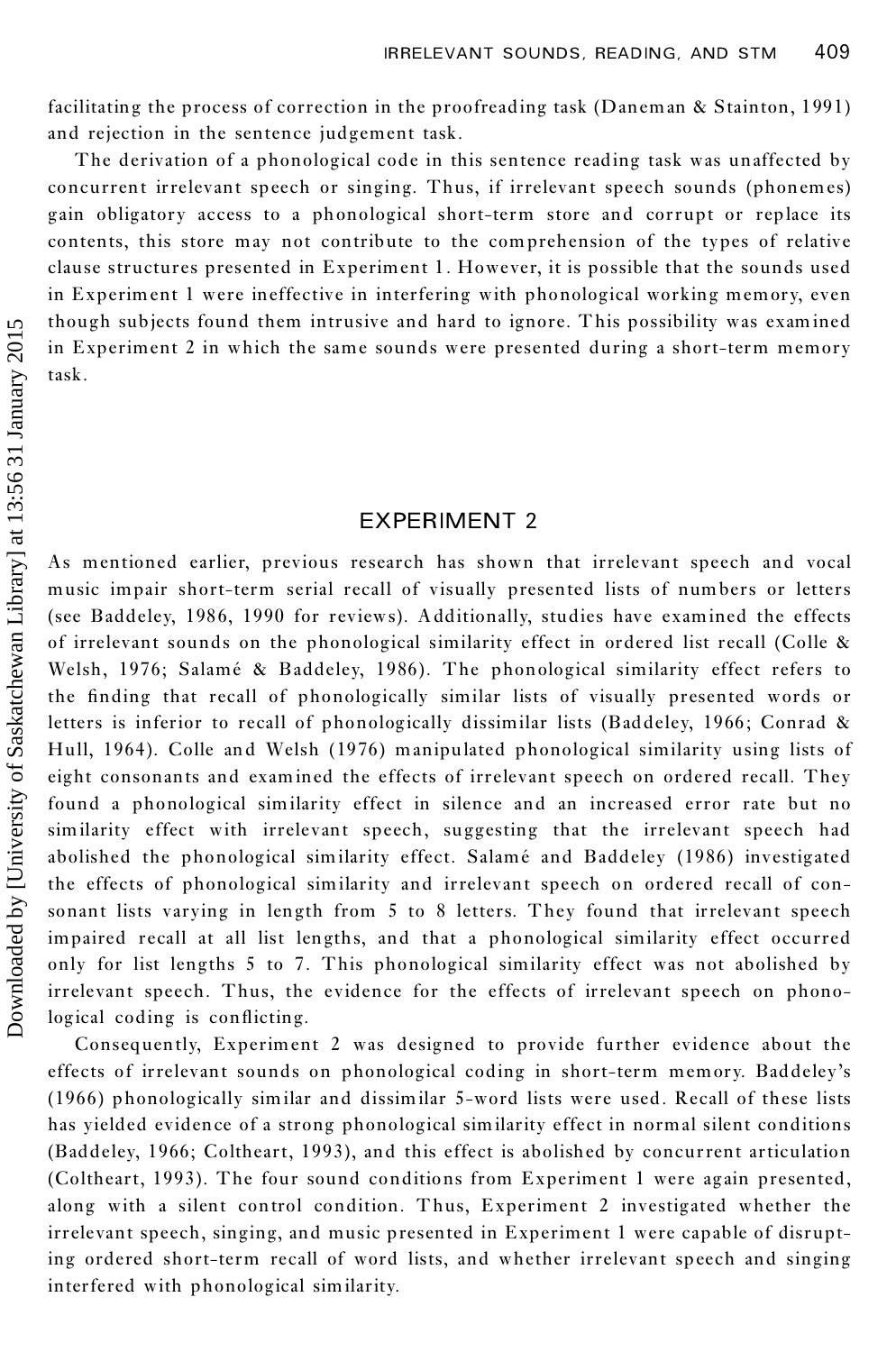### **Method**

#### Subjects

Thirty-five first-year Behavioural Sciences students ranging in age from 18 to 52 participated in the study for course credit. All reported normal hearing and normal or corrected-to-normal vision, and all were native English speakers.

### Stimulus Tasks and Conditions

The memory tasks consisted of 25 phonologically similar and 25 phonologically dissimilar lists of 5 words each. The lists were constructed from a set of 10 similar words (*mad, ma t, ma n, ma p, ma x,* cad, cat, can, cap, cab) and a set of 10 dissimilar words (cow, day, bar, few, hot, pen, sup, pit, rig, bun) used by Baddeley (1966, Experiment 3). No word appeared more than once in a list, and words occurred equally often in the 25 lists.

The five sound backgrounds from Experiment 1 were used, namely: (1) a quiet (control) condition, (2) instrumental music, (3) singing with instrumental accompaniment, (4) unaccompanied singing, and (5) continuous speech. Within each of the five sound conditions, subjects were presented with five similar and five dissimilar lists in random order. Order of presentation of sound backgrounds and lists within sound backgrounds was counterbalanced.

### Apparatus and Procedure

Each subject was tested individually in a single session, with a 1-min break between each sound condition and the next. As in Experiment 1, subjects wore headphones through which the sound backgrounds were presented at approximately 75 dB(A). Subjects were instructed to ignore any background sounds they might hear and were reassured that there would be no test of their memory for the auditory material. The sound presentation began 10 sec before the first list in each block, as in Experiment 1.

The word lists were presented on an IBM personal computer using D mastr software (Forster & Forster, 1990) programmed to present similar and dissimilar lists in a different random order to each subject. Each list was preceded by a 1-sec fixation point, after which words were presented successively in the centre of the screen for 1 sec, each immediately replacing the previous word. Immediate written recall was required after every list, using a provided booklet. Each page in the booklet contained a column numbered from 1 to 5, and subjects wrote each word next to the number corresponding to its serial position in the list. It was em phasiz ed that only words recalled in their correct serial position would be scored as correct. Following rec all, subjects initiated presentation of the next list. Five practice trials in silence preceded the experim ental trials.

### Results

The mean percentages of words correctly recalled in similar and dissimilar lists across the five sound conditions appear in Figure 3. A two-factor repeated-measures ANOVA yielded the following results. Recall of phonologically similar lists (48.6% ) was significantly worse than recall of dissimilar lists (73.3%),  $F(1, 34) = 191.00$ ,  $p < 0.0001$ . The main effect of sound was also highly significant,  $F(14, 136) = 7.85$ ,  $p < 0.001$ . Planned comparisons using the Bonferroni procedure showed that the vocal conditions impaired recall when compared to silence,  $t(136) > 4.0$ ,  $p < 0.001$  for each comparison, whereas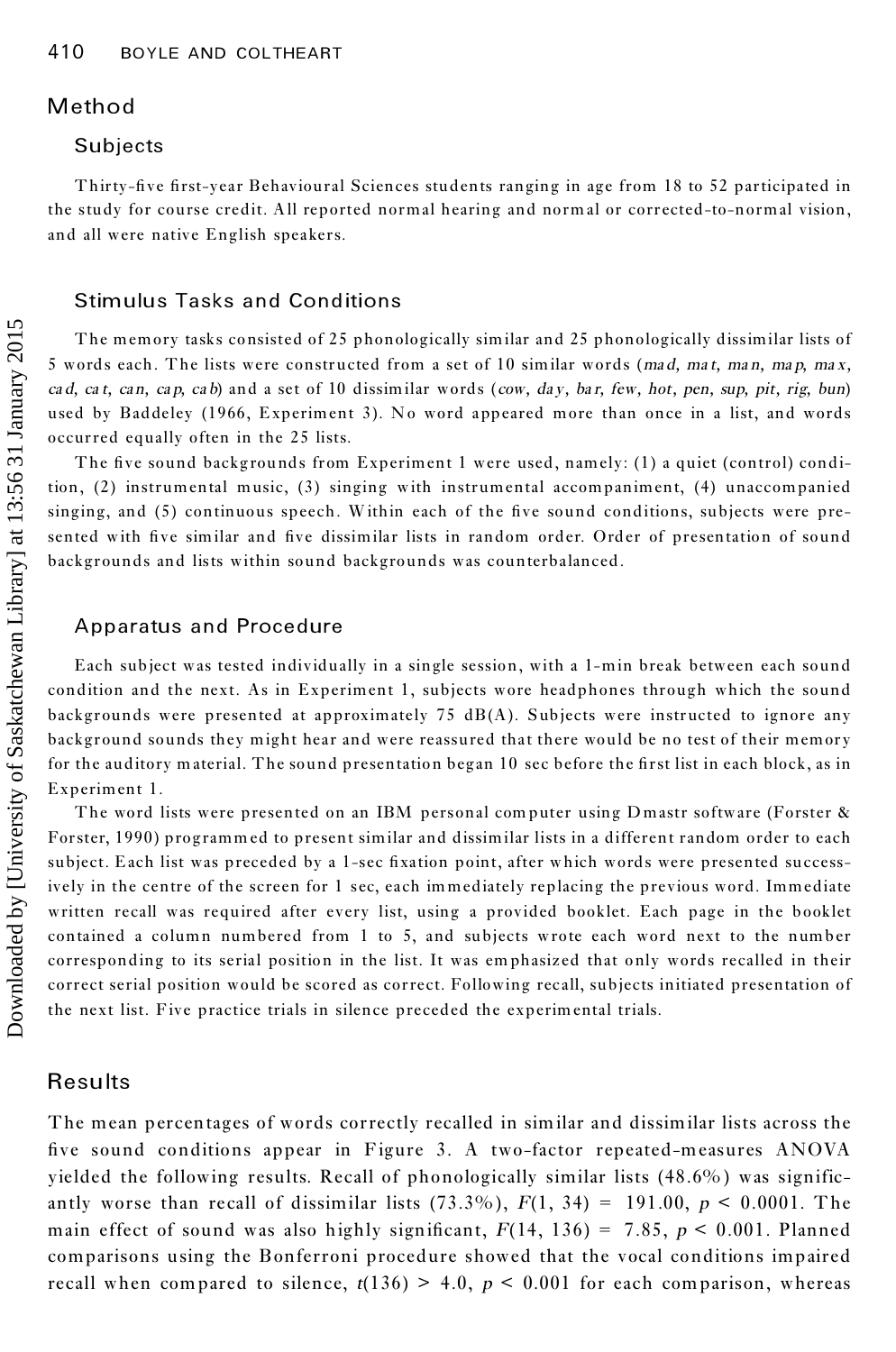instrumental music did not. Recall in the instrumental condition showed a tendency to be better than recall in any of the vocal conditions, but these comparisons just failed to reach significance. The Phonological Similarity  $\times$  Sound Condition interaction was not significant,  $p > 0.1$ . Thus, the phonological similarity effect was present in all five sound conditions.

It has been suggested that the phonological similarity and irrelevant speech effects in short-term memory tasks arise only when both item *a nd* order information are required at recall (Baddeley, 1990; Morris & Jones, 1990b; Watkins, Watkins, & Crowder, 1974). Therefore another method of scoring was applied, wherein a word was counted as correctly recalled regardless of whether it was recalled in its correct serial position. It should be noted, however, that this second scoring procedure cannot be equated with free recall as the task required of subjects was serial recall.

The mean percentage of correct recall for similar and dissimilar lists across the five sound conditions appears in Figure 4. Comparison of means with those using the serial recall scoring method shows that overall recall is higher when serial order is disregarded. A repeated-measures ANOVA showed the main effect of phonological similarity to be highly significant,  $F(1, 34) = 130.49$ ,  $p < 0.0001$ , with recall of similar lists (67.3%) significantly worse than recall of dissimilar lists  $(81.9\%)$ . The main effect of sound condition was once again highly significant,  $F(4, 136) = 5.00$ ,  $p < 0.001$ . However, these main effects must be interpreted in the light of the significant Phonological Similarity  $\times$  Sound Condition interaction,  $F(4, 136) = 3.58$ ,  $p < 0.01$ . First, it must be noted that recall of phonologically similar lists was significantly worse than recall of dissimilar lists in every sound condition,  $t(170) > 5.00$ ,  $p < 0.001$  in every case. The interaction arises because of the greater effect of sound on the dissimilar than on the similar lists. Planned comparisons showed that performance on the similar lists did not differ significantly across the five sound conditions. For the dissimilar lists, performance was worse in sound than in quiet. The following comparisons were significant: quiet versus singing+instrumental; quiet versus singing; quiet versus speech; and instrumental versus singing,  $t(272) > 2.83$ ,  $p < 0.05$  in each case. Thus, although the phonological similarity



FIG. 3. Mean percentage of correct recall (correct serial position) for phonologically similar and dissimilar word lists across the five background sound conditions in Experiment 2.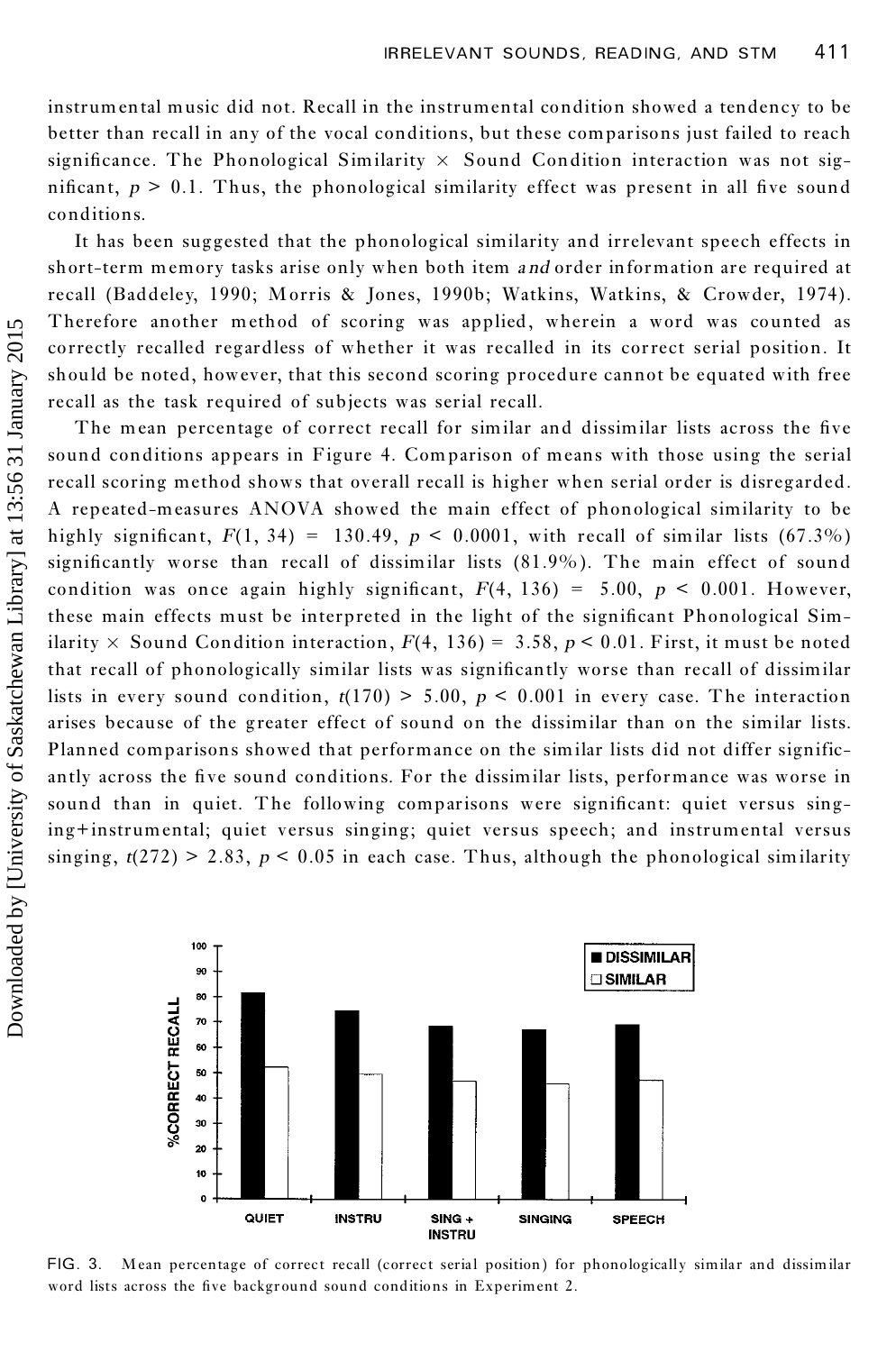

FIG. 4. Mean percentage of correct recall (serial position disregarded) for phonologically similar and dissimilar word lists across the five background sound conditions in Experiment 2.

effect was significant across all sound conditions, the magnitude of the effect was reduced in the vocal conditions.

# **Discussion**

The results of Experiment 2 showed conclusively that the irrelevant sound conditions presented in Experiment 1 were effective in reducing ordered recall in short-term memory tasks. This extends the irrelevant speech effect to sub-span lists of words (in addition to lists of digits or letters). Furthermore, it appears that vocal sounds interfered more strongly with recall than did instrumental music, which did not greatly reduce recall. Differences among the various vocal conditions (speech, unaccompanied and accompanied singing) were slight and not significant. This confirms the results obtained by Salamé and Baddeley (1989) and supports the view that some property specific to auditory verbal material allows it to gain access to the phonological component of working memory.

In accord with previous research, phonological similarity of list items impaired recall. However, as in Salamé and Baddeley (1986), this phonological similarity effect was maintained in all the sound conditions, suggesting that irrelevant vocal sounds do not prevent phonological recoding of visually presented words and probably do not prevent rehearsal. When recall was scored without regard to order, the vocal conditions (compared to quiet) were found to reduce (but not abolish) the effect of phonological similarity, and the overall level of recall was higher. This suggests that rather than having been corrupted or replaced, list items are in fact retained, albeit in the wrong order. This in turn implies that the effect of irrelevant speech is not one of preventing or interfering with encoding of items in the phonological short-term store or replacing items currently held there (Salamé & Baddeley, 1986), but, rather, is one of interfering with the maintenance of item order information (see also Jones, 1993; Jones & Morris, 1992). This suggestion is supported by the findings of Salamé and Baddeley (1990) that irrelevant speech disrupted serial but not free short-term recall of a list of words, and by Morris and Jones (1990b),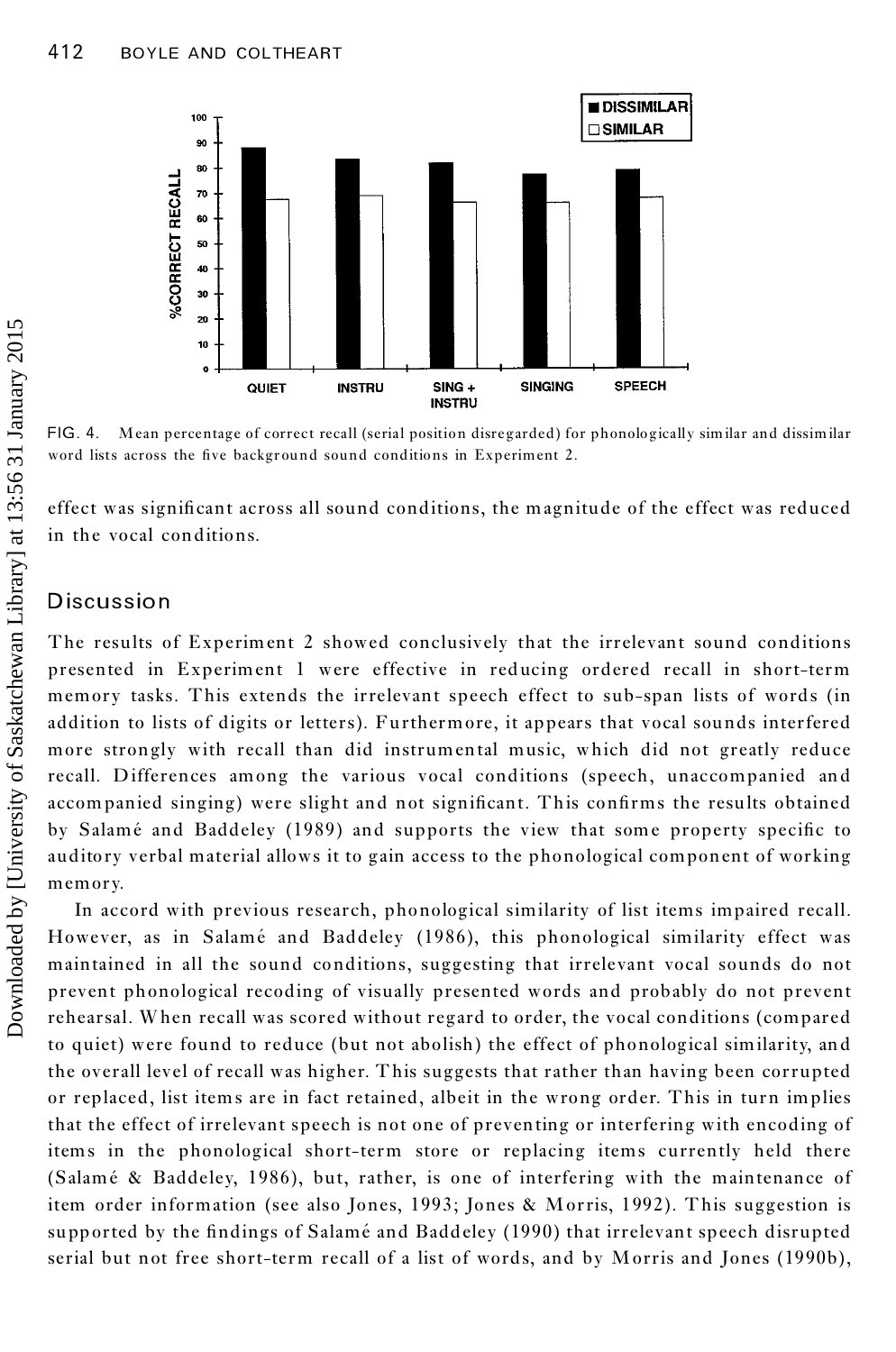who found it was only the serial component of a short-term memory list recall task that was susceptible to interference by irrelevant speech.

# CONCLUSIONS

Experiment 1 examined the effects of various irrelevant vocal sounds (speech, accom panied and unaccompanied singing) and instrumental music on reading comprehension of two-clause sentences differing in syntactic complexity. The contribution of phonological coding to reading comprehension was assessed by the inclusion of unacceptable sentences that were either phonologically plausible (containing inappropriate homophones) or phonologically implausible (containing orthographic controls). Irrelevant sounds did not reliably impair sentence comprehension performance; however, syntactic complexity and phonology did affect performance. Sentences with complex structure were more difficult to comprehend, but there was no indication that syntactic complexity provoked a greater reliance on the phonological representation of a sentence. This is consistent with Waters et al. (1987), who found that concurrent articulation did not interfere with complex sentences to a greater extent than with simple sentences. Evidence of the derivation of a phonological code during sentence reading was manifest in an increase in error rates on unacceptable homophone sentences that sounded acceptable. The derivation of this phonological code was unaffected by the presence of irrelevant vocal sounds.

Failure to find adverse effects of irrelevant speech and singing on reading comprehension was not due to an inability of the sounds to affect cognitive processes in general, and phonological working memory in particular. In Experiment 2, the same sound conditions were presented concurrently with a short-term memory task. Irrelevant vocal sounds, but not instrumental music, impaired ordered recall of 5-word lists. Similar effects have been reported for these sorts of sounds on ordered recall of digit and letter lists (e.g. Salamé & Baddeley, 1989). Phonological similarity of list items also impaired recall, and this effect was present under all the concurrent sound conditions. Thus, in both Experiments 1 and 2, phonological coding of visually presented words seems to be possible in the presence of irrelevant vocal sounds. These findings raise questions about the view that speech input gains obligatory, automatic access to a phonological short-term store and that it occupies slots in that store or replaces information currently stored there. Rather than interfering with the items themselves or preventing their storage within the phonological store, the specific effect of irrelevant vocal sounds would appear to be on the ability to maintain item order information. If this is the case, the seemingly puzzling finding of clear phonological (homophone) effects without any corresponding interference by irrelevant speech may be explained: An interference effect may only be observed when the task requires the retention of exact serial order of items in working memory. Presumably, only the shortterm memory task made this demand.

A final point of interest is that concurrent articulation has been found to remove phonological (homophone) effects in sentence reading (Coltheart et al., 1990), whereas in this study irrelevant speech failed to do so. These differences between the effects of irrelevant speech sounds and concurrent articulation can be explained by M onsell's (1987) model. Monsell proposed that the functions of the "phonological loop" are carried out by recirculating information between the two sub-lexical phonological buffer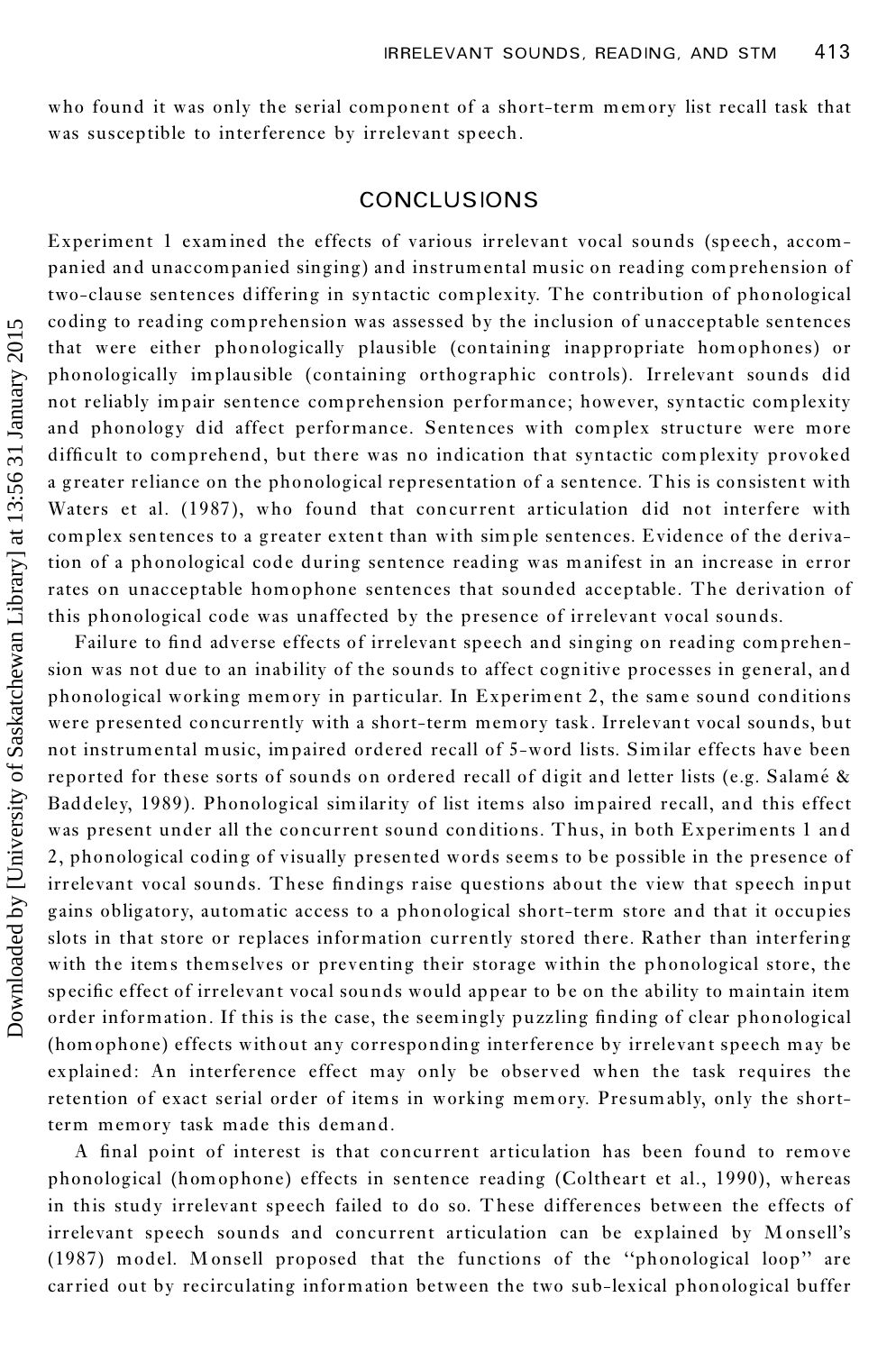stores, one in the speech input processing pathway and one in the speech output processing pathway. The generation of irrelevant speech by the subject interferes with both the production of phonological codes for the list items and their maintainance by rehearsal. Irrelevant speech heard by the subject interferes with the retention of phonological codes in the input buffer but does not impede the orthographical-to-phonological conversion process, or the immediate activation of meaning by its output. Of course, it is likely that irrelevant vocal sounds have other effects, and Martin et al.'s (1988) research indicated that the semantic content of irrelevant speech reduced the retention of factual information from prose passages. It is also possible that the comprehension of material requiring more extensive backtracking than the types of sentences used in this experiment (such as garden-path sentences) might be adversely affected by irrelevant vocal sounds, but this remains to be investigated.

# **REFERENCES**

- Baddeley, A. (1966). Short-term memory for word sequences as a function of acoustic, semantic and formal similarity. *Qua rterly J ourna l of Experimenta l Psychology*, *18* , 362±365.
- Baddeley, A. (1986). *Working memory*. Oxford: Oxford University Press.
- Baddeley, A. (1990). *Huma n memory: Theory a nd pra ctice*. Hove, East Sussex: Lawrence Erlbaum Associates Ltd.
- Baddeley, A. (1992). Is working memory working? The fifteenth Bartlett lecture. The Quarterly Journal *of Experimental Psychology*,  $44A$ ,  $1-31$ .
- Baddeley, A., Eldridge, M., & Lewis, V. (1981). The role of subvocalisation in reading. *The Qua rterly J ournal of Experimental Psychology*,  $33A$ ,  $439-454$ .
- Baddeley, A., & Hitch, G. (1974). Working memory. In G.A. Bower (Ed.), *Recent adva nces in lea rning and motiva tion, Vol. 8*. New York: Academic Press.
- Baddeley, A., & Lewis, V. (1981). Inner active processes in reading: The inner voice, the inner ear, and the inner eye. In A.M. Lesgold & C.A. Perfetti (Eds.), *Intera ctive processes in reading*. Hillsdale, NJ: Lawrence Erlbaum Associates, Inc.
- Baddeley, A., Lewis, V., & Vallar, G. (1984). Exploring the articulatory loop. *Qua rterly J ourna lof Experimental Psychology*, 36A, 233-252.
- Baddeley, A. & Salamé, P. (1986). The unattended speech effect: Perception or memory? *Journal of Experimenta l Psychology : Lea rning, Memory a nd Cognition*, *12*, 525±529.
- Baron, J. (1973). Phonemic stage not necessary for reading. *Qua rterly J ourna l of Experimenta lPsychology*, 25, 241-246.
- Besner, D., & Davelaar, E. (1982). Basic processes in reading: Two phonological codes. *Canadia n J ourna l of Psychology*, 36, 701-711.
- Caplan, D., Baker, C., & Dehaut, F. (1985). Syntactic determinants of sentence comprehension in aphasia. *Cognition*, 21, 117-175.
- Caramaz za, A., Berndt, R.S., & Basili, A.G. (1983). The selective impairment of phonological processing: A case study. *Brain and Language*,  $18$ ,  $128-174$ .
- Clark, H.H., & Clark, E.V. (1977). *Psychology a nd La ngua ge*. New York: Harcourt Brace Jovanovich.
- Colle, H.A. (1980). Auditory encoding in visual short-term recall: Effects of noise intensity and spatial location . *J ourna l of Verba l Lea rning a nd Verba l Behavior*, *19*, 722±735 .
- Colle, H.A., & Welsh, A. (1976). Acoustic masking in primary memory. *J ourna lof Verba lLea rning and Verba l Beha vior*, *15*, 17±32.
- Coltheart, V. (1993). Effects of phonological similarity and concurrent irrelevant articulation on STM recall of repeated and novel word lists. *Memory* and *Cognition*, 21, 539-545.
- Coltheart, V., Avons, S.E., M asterson, J., & Laxon, V.J. (1991). The role of assembled phonology in reading comprehension. *Memory* and *Cognition*, 19, 387-400.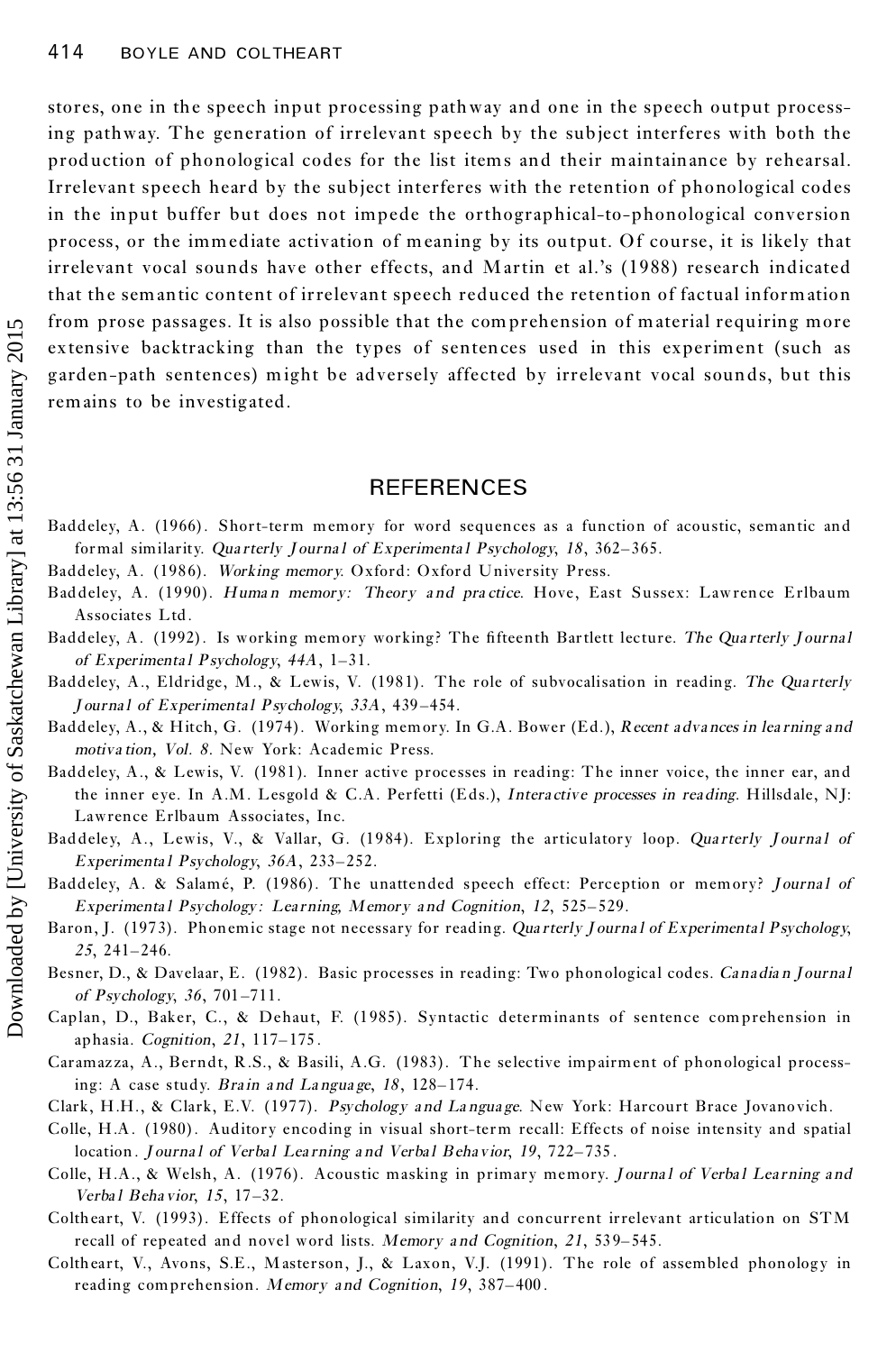- Coltheart, V., Avons, S.E., & Trollope, J. (1990). Articulatory suppression and phonological codes in reading for meaning. *The Qua rterly J ourna lof Experimenta lPsychology*, *42A*, 37 5±399.
- Coltheart, V., Laxon, V., Rickard, M., & Elton, C. (1988). Phonological recoding in reading for meaning by adults and children. *J ourna l of Experimenta l Psychology: Lea rning, Memory, a nd Cognition*, *14*, 387 ± 397.
- Comrie, B. (1981). *La ngua ge universa ls and linguistic typology : Synta x and morphology*. Oxford: Basil Blackwell.
- Conrad, R., & Hull, A.J. (1964). Information, acoustic confusion and memory span. *British Journal of Psychology*, 55, 429-432.
- Cook, V.J. (1975). Strategies in the comprehension of relative clauses. *Language* and Speech, 18, 204–218.
- Daneman, M., & Reingold, E. (1993). What eye fixations tell us about phonological recoding during reading. *Canadian Journal of Experimental Psychology*, 47, 153-178.
- Daneman, M ., & Stainton, M . (1991). Phonological recoding in silent reading. *J ourna lof Experimenta l Psychology: Learning, Memory and Cognition, 17, 618-632.*
- Forster, K.I., & Forster, J.C. (1990). *User' s guide to the Dma str display system*. Tucson, AZ: University of Arizona.
- Gum, T. & Bub, D. (1985). *Psychla b*. Montreal: Montreal Neurological Institute.
- Hanson, V.L., Goodall, E.W., & Perfetti, C.A. (1991). Tongue-twister effects in the silent read ing of hearing and deaf college students. *Journal of Memory and Language*, 30, 319-330.
- Henderson, M.T., Crews, A., & Barlow, J. (1945). A study of the effect of music distraction on reading efficiency. *Journal of Applied Psychology*, 29, 313-317.
- Johansson, S., & Hofland, K. (1989). Frequency analysis of English vocabulary and grammar, Vol 1: Tag *frequencies a nd word frequencies*. Oxford: Clarendon Press.
- Jones, D.M. (1993). Objects, streams and threads of auditory attention. In A.D. Baddeley & L. Weiskrantz (Eds.), *Attention: Selection, awa reness a nd control. A tribute to Dona ld Broa dbent*. Oxford: Oxford University Press.
- Jones, D.M., M iles, C., & Page, J. (1990). Disruption of proofreading by irrelevant speech: Effects of attention, arousal or memory? *Journal of Applied Psychology*, 4, 89-108.
- Jones, D.M., & Morris, N. (1992). Irrelevant speech and cognition. In A. Smith & D. Jones (Eds.), *Ha ndbook of huma n performa nce, Volume 1*. London: Academic Press.
- Marslen-Wilson, W.D., Tyler, L.K., Warren, P., Grenier, P., & Lee, C.S. (1992). Prosodic effects in minimal attachment. *The Qua rterly J ourna lof Experimenta lPsychology*, 45A, 73±87.
- Martin, R.C. (1993). Short-term memory and sentence processing: Evidence from neuropsychology. *Memory and Cognition*, 21, 176-183.
- Martin, R.C., Wogalter, M.S., & Forlano, J.G. (1988). Reading comprehension in the presence of unattended speech and music. *J ourna l of Memory a nd La ngua ge*, *27*, 382±398.
- Monsell, S. (1987). On the relationship between lexical input and output pathways for speech. In A. Allport, D. MacKay, W. Prinz, & E. Scheerer (Eds.), *La ngua ge perception a nd production: Rela tionships between listening, spea king, reading a nd writing*. London: Academic Press.
- Morris, N., & Jones, D.M . (1990a ). Habituation to irrelevant speech: Effects on a visual short-term memory task. *Perception* and *Psychophysics*, 47, 291-297.
- Morris, N., & Jones, D.M . (1990b). Memory updating in working memory: The role of the central executive. *British J ourna l of Psychology*, *81*, 111±121.
- Morris, N., Jones, D.M., & Quayle, A.J. (1989). Memory disruption by background speech and singing. In E.D. Megaw (Ed.), *Contempora ry ergonomics*. London: Taylor and Francis.
- Rayner, K., Sereno, S.C., Morris, R.K., Schmauder, A.R., & Clifton, C. (1989). Eye movements and online language comprehension processes. *Language and Cognitive Processes*, 4, SI 21–49.
- Salamé, P., & Baddeley, A. (1982). Disruption of short-term memory by unattended speech: Implications for the structure of working memory. *Journal of Verbal Learning and Verbal Behavior*, 21, 150– 164.
- Salamé, P., & Baddeley, A.D. (1986). Phonological factors in STM: Similarity and the unattended speech effect. *Bulletin of* the *Psychonomic Society*, 24, 263-265.
- Salamé, P., & Baddeley, A. (1987). Noise, unattended speech, and short-term memory. *Ergonomics*, 30, 1185± 1193.